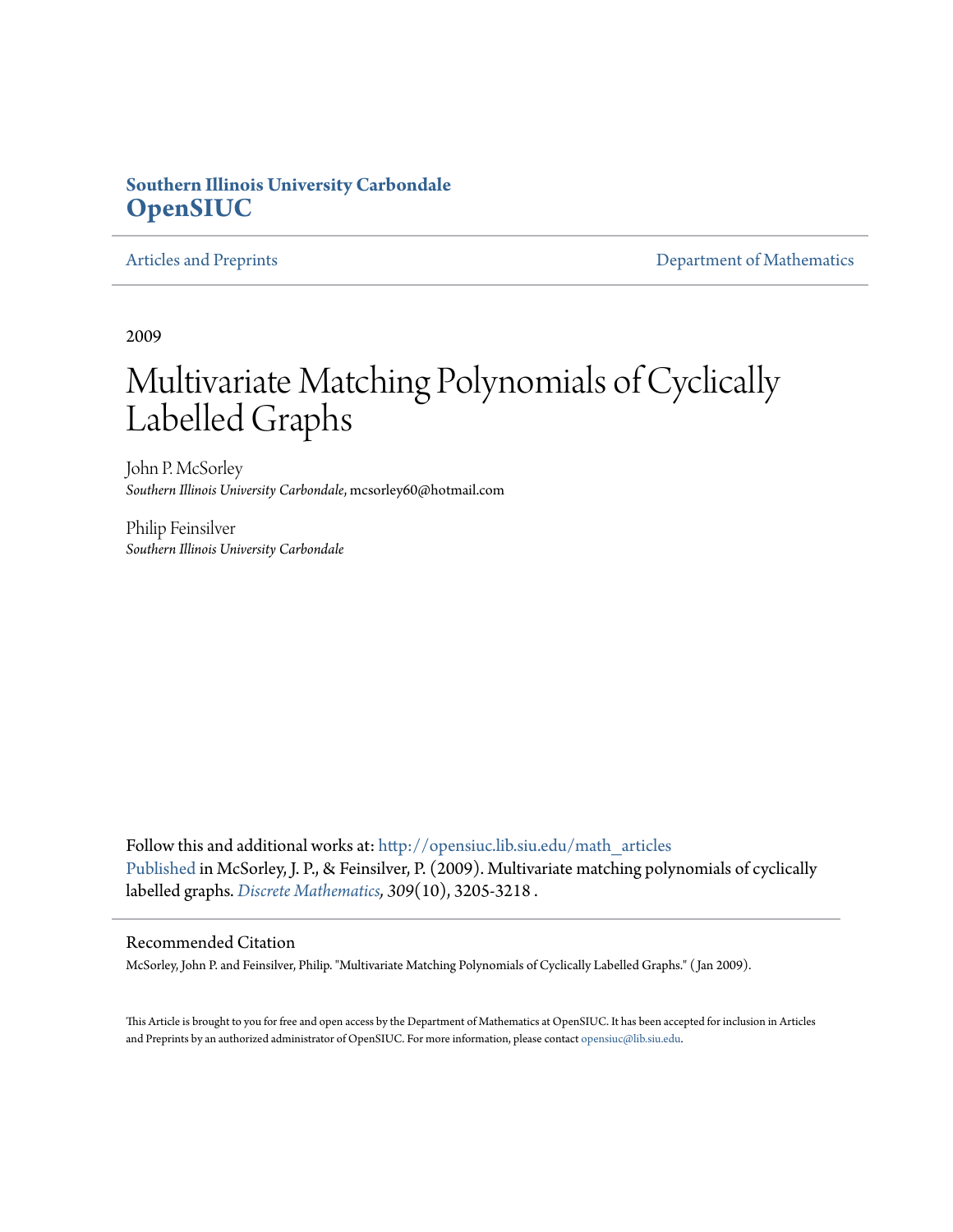# Multivariate Matching Polynomials of Cyclically Labelled Graphs

John P. McSorley and Philip Feinsilver, Department of Mathematics, Mailcode 4408, Southern Illinois University, Carbondale. IL 62901-4408. mcsorley60@hotmail.com pfeinsil@math.siu.edu

#### **Keywords**

Matching, Matching Polynomial, Labelled, Graph, Recurrence, MacMahon's Master Theorem

#### **Abstract**

We consider the matching polynomials of graphs whose edges have been cyclically labelled with the ordered set of t labels  $\{x_1, \ldots, x_t\}$ .

We first work with the cyclically labelled path, with first edge label  $x_i$ , followed by N full cycles of labels  $\{x_1, \ldots, x_t\}$ , and last edge label  $x_j$ . Let  $\Phi_{i,Nt+j}$  denote the matching polynomial of this path. It satisfies the  $(\tau, \Delta)$ -recurrence:  $\Phi_{i,Nt+j} = \tau \Phi_{i,(N-1)t+j} - \Delta \Phi_{i,(N-2)t+j}$ where  $\tau$  is the sum of all non-consecutive cyclic monomials in the variables  $\{x_1, \ldots, x_t\}$  and  $\Delta = (-1)^t x_1 \cdots x_t$ . A combinatorial/algebraic proof and a matrix proof of this fact are given. Let G*<sup>N</sup>* denote the first fundamental solution to the  $(\tau, \Delta)$ -recurrence. We express  $G_N$  (i) as a cyclic binomial using the Symmetric Representation of a matrix, (ii) in terms of Chebyshev polynomials of the second kind in the variables  $\tau$  and  $\Delta$ , and (iii) as a quotient of two matching polynomials. We extend our results from paths to cycles and rooted trees.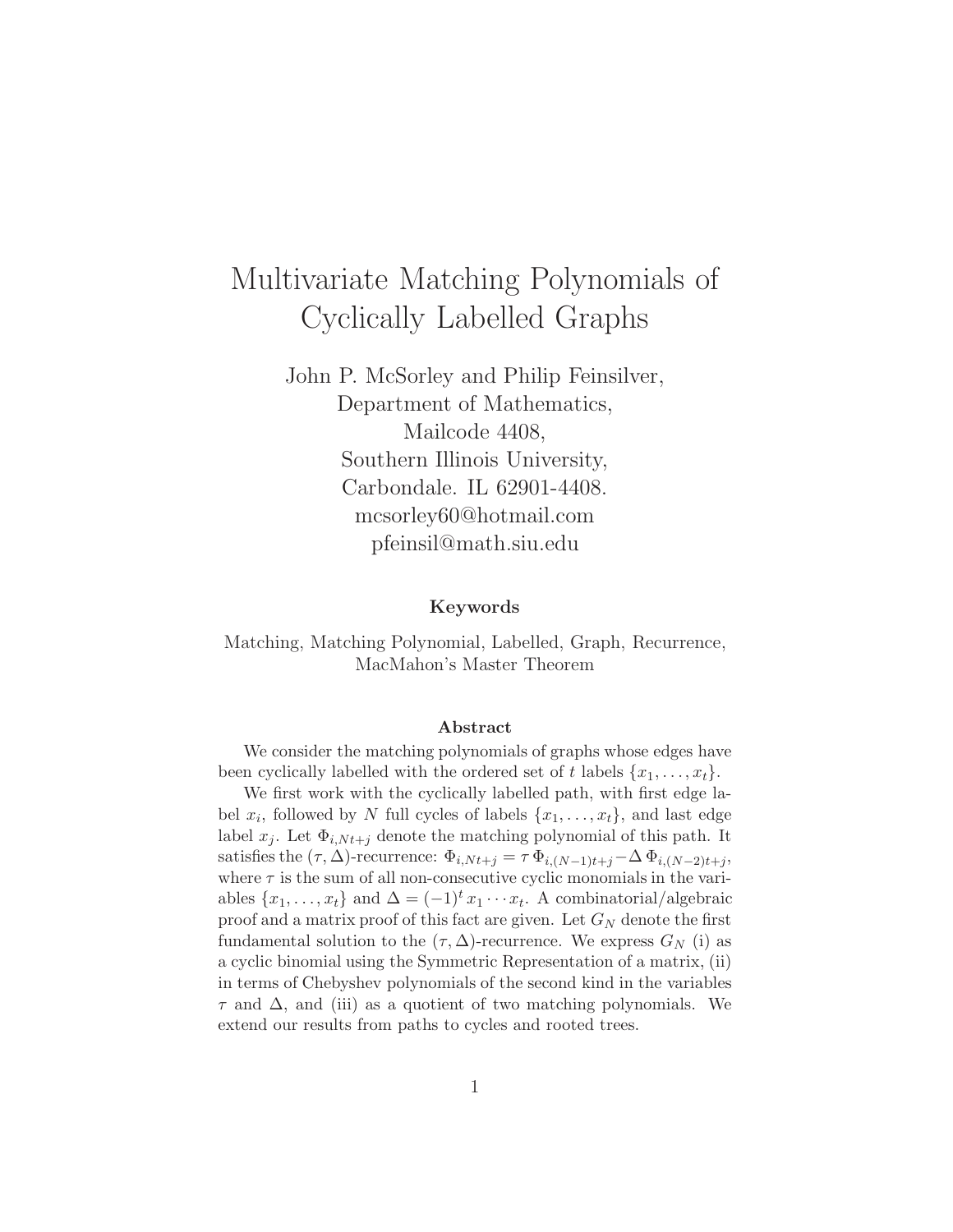## **Introduction**

The matching polynomial of a graph is defined in Farrell [1]. Often in pure mathematics and combinatorics it is interesting to consider cyclic structures, *eg.*, cyclic groups, cyclic designs, and circulant graphs. Here we consider the (multivariate) matching polynomial of a graph whose edges have been cyclically labelled.

We concentrate mainly on paths, cycles and trees. To cyclically label a path with the ordered set of *t* labels  $\{x_1, \ldots, x_t\}$ , label the first edge with any  $x_i$ , the second with  $x_{i+1}$ , and so on until label  $x_t$  has been used, then start with  $x_1$ , then  $x_2, \ldots, x_t$ , then  $x_1$  again  $\ldots$ , repeating cyclically until all edges have been labelled, with the last edge receiving label  $x_j$ . Suppose that *N* full cycles of labels  $\{x_1, \ldots, x_t\}$  have been used. Call the matching polynomial of this labelled path  $\Phi_{i,Nt+j}$ . We show, for a fixed *i* and *j*, that  $\Phi_{i,Nt+j}$  satisfies the following recurrence, the  $(\tau, \Delta)$ -recurrence:

$$
\Phi_{i,Nt+j} = \tau \, \Phi_{i,(N-1)t+j} - \Delta \, \Phi_{i,(N-2)t+j},
$$

where  $\tau$  is the sum of all non-consecutive cyclic monomials in the variables  ${x_1, \ldots, x_t}$  (see Section 1), and  $\Delta = (-1)^t x_1 \cdots x_t$ . We give two different proofs of this fact. The first one is a combinatorial/algebraic proof in Section 2 that uses the following Theorem concerning decomposing the matching polynomial  $\mathcal{M}(G, \mathbf{x})$  of a graph.

**Theorem** Let *G* be a labelled graph, *H* a subgraph of *G*, and  $M_H$  a matching of *H*, then

$$
\mathcal{M}(G, \mathbf{x}) = \sum_{M_H} M_H(\mathbf{x}) \mathcal{M}(G - H - \overline{M}_H, \mathbf{x}),
$$

where the summation is over every matching  $M_H$  of  $H$ . The second proof (Section 3) uses a matrix formulation of the recurrences that we develop.

Let  $G_N$  denote the first fundamental solution to the  $(\tau, \Delta)$ -recurrence; three different expressions for  $G_N$  are given in Section 4. The first expression is a sum of cyclic binomials and uses the Symmetric Representation of matrices from Section 3; the second involves Chebyshev polynomials of the second kind in the variables  $\tau$  and  $\Delta$ ; and the third is a quotient of two matching polynomials, see Theorem 4.5.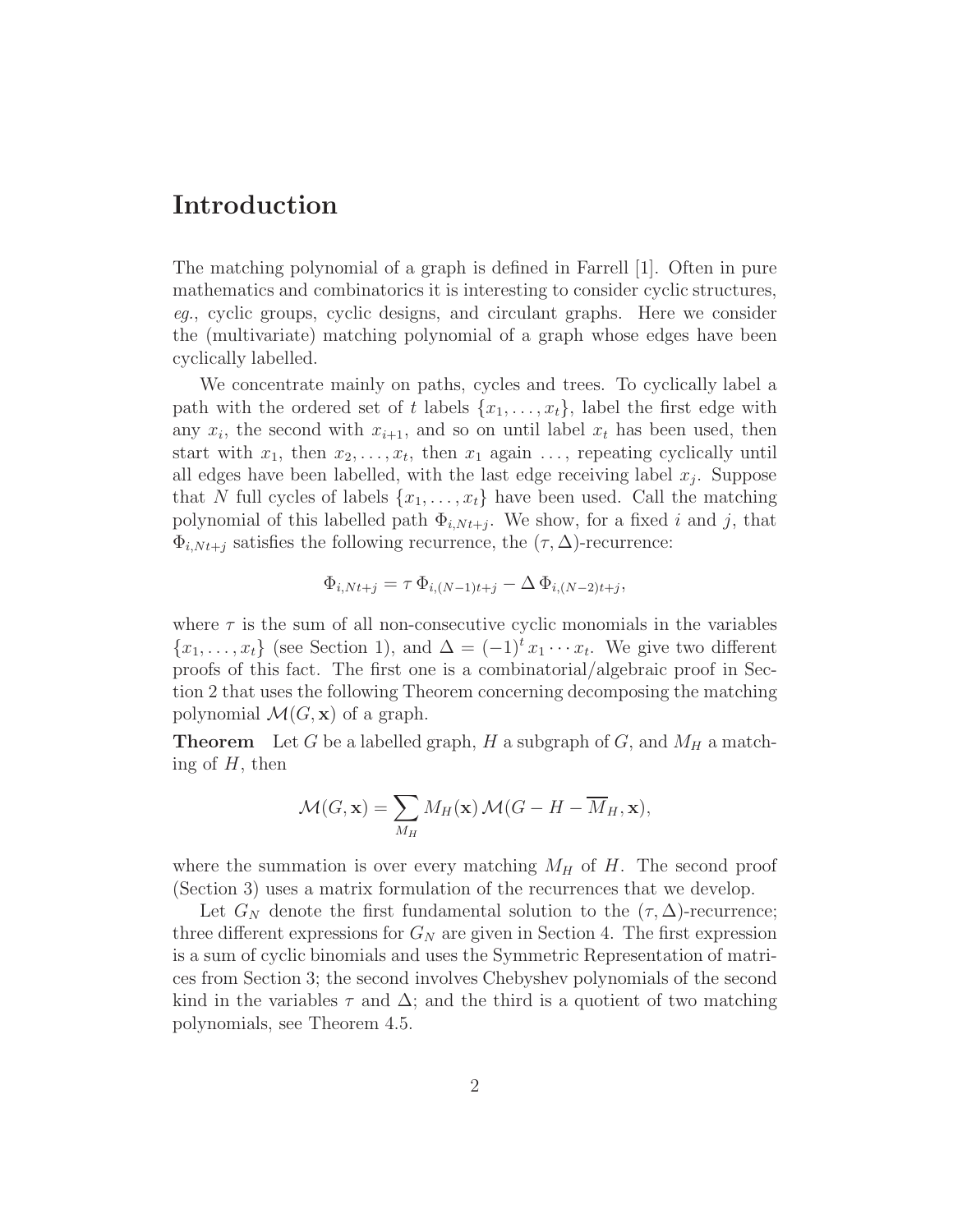In Section 5 we extend our results from paths to cycles and rooted trees; we find explicit forms for the matching polynomial of a cyclically labelled cycle, and indicate how to find the matching polynomial of a cyclically labelled rooted tree, again using the decomposition Theorem stated above.

Many examples are given throughout the paper.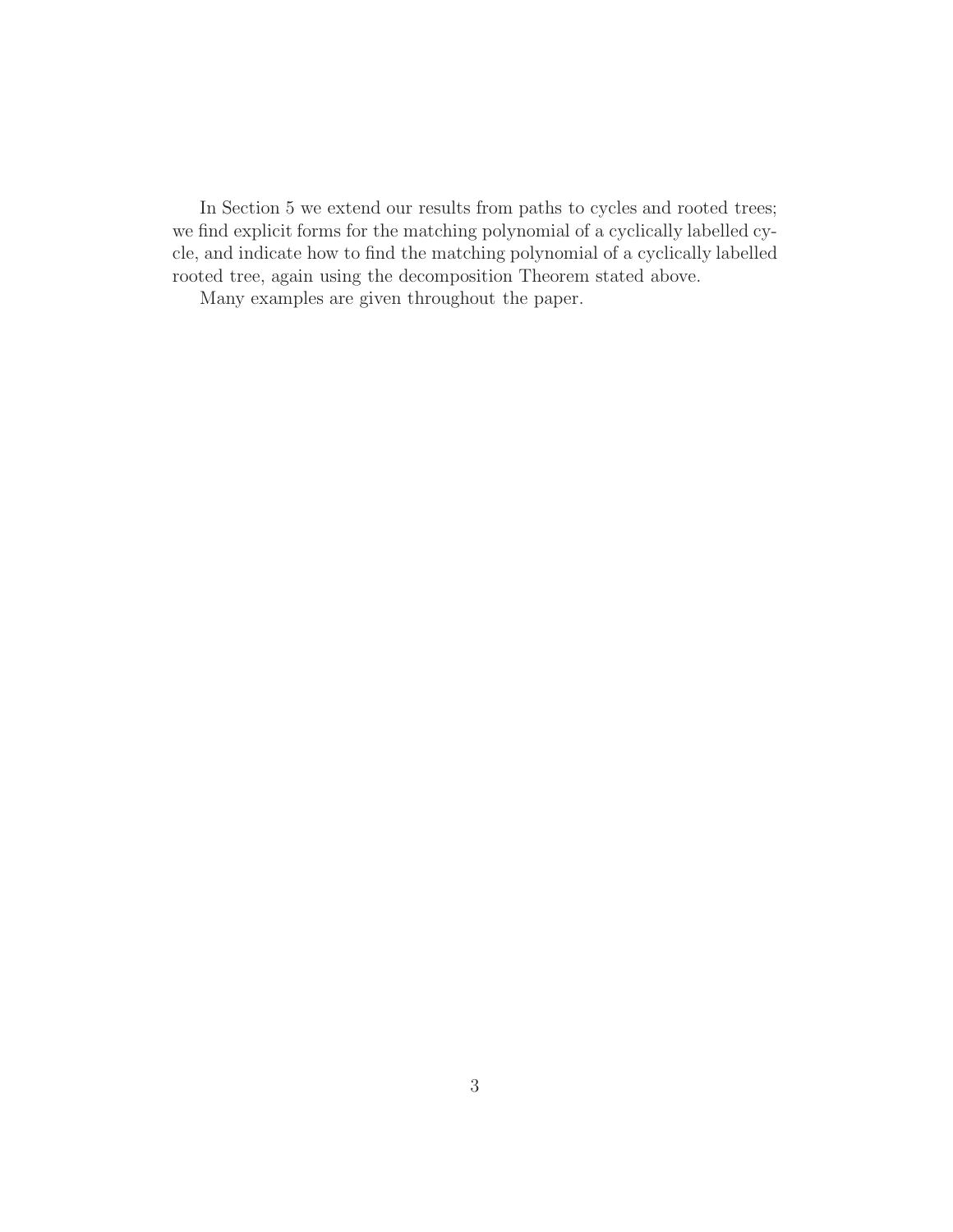# **1 The multivariate matching polynomial of a graph, its decomposition; non-consecutive and non-consecutive cyclic functions**

For a fixed  $t \geq 1$  we use multi-index notations:  $\mathbf{k} = (k_1, \ldots, k_t)$ , where each  $k_s \geq 0$ ,  $\mathbf{0} = (0, \ldots, 0)$ , and variables  $\mathbf{x} = (x_1, \ldots, x_t)$ . The total degree of **k** is denoted by  $|\mathbf{k}| = k_1 + \cdots + k_t$ .

Let *G* be a finite simple graph with vertex set  $V(G)$  where  $|V(G)| \geq 1$ , and edge set  $E(G)$ . We label these edges from the  $t$  commutative variables  ${x_1, \ldots, x_t}$ , exactly one label per edge. A *matching* of *G* is a collection of edges, no two of which have a vertex in common. A **k**-*matching* of *G* is a matching with exactly  $k_s$  edges with label  $x_s$ , for each *s* with  $1 \leq s \leq t$ . If  $M_G$  is a **k**-matching of *G* we define its *weight* to be

$$
M_G(\mathbf{x}) = x_1^{k_1} \cdots x_t^{k_t}.
$$

The empty matching of *G*, which contains no edges, is denoted by  $M_{\phi}$ ; it is the unique **0**-matching and its weight is  $M_{\phi}(\mathbf{x}) = 1$ .

Define the *multivariate matching polynomial*, or simply, the *matching polynomial*, of *G*, by

$$
\mathcal{M}(G, \mathbf{x}) = \sum_{M_G} M_G(\mathbf{x}),
$$

where the summation is over every matching  $M_G$  of  $G$ .

Denote the number of **k**-matchings of *G* by *a*(*G,* **k**). Then an alternative definition of the multivariate matching polynomial of *G* is

$$
\mathcal{M}(G,\mathbf{x})=\sum_{(k_1,\ldots,k_t)} a(G,\mathbf{k}) x_1^{k_1}\cdots x_t^{k_t}.
$$

The multivariate matching polynomial is a natural extension of the matching polynomial of Farrell [1]. Indeed, here with  $t = 1$  and in [1] with  $w_1 = 1$ and  $w_2 = x_1$ , the polynomials are identical.

Let  $P_1$  be the graph with one vertex and no edges, *i.e.*, an isolated vertex; we define  $\mathcal{M}(P_1, \mathbf{x}) = 1$ . Now suppose  $G' = G \cup nP_1$ , where  $n \geq 1$ , *i.e.*,  $G'$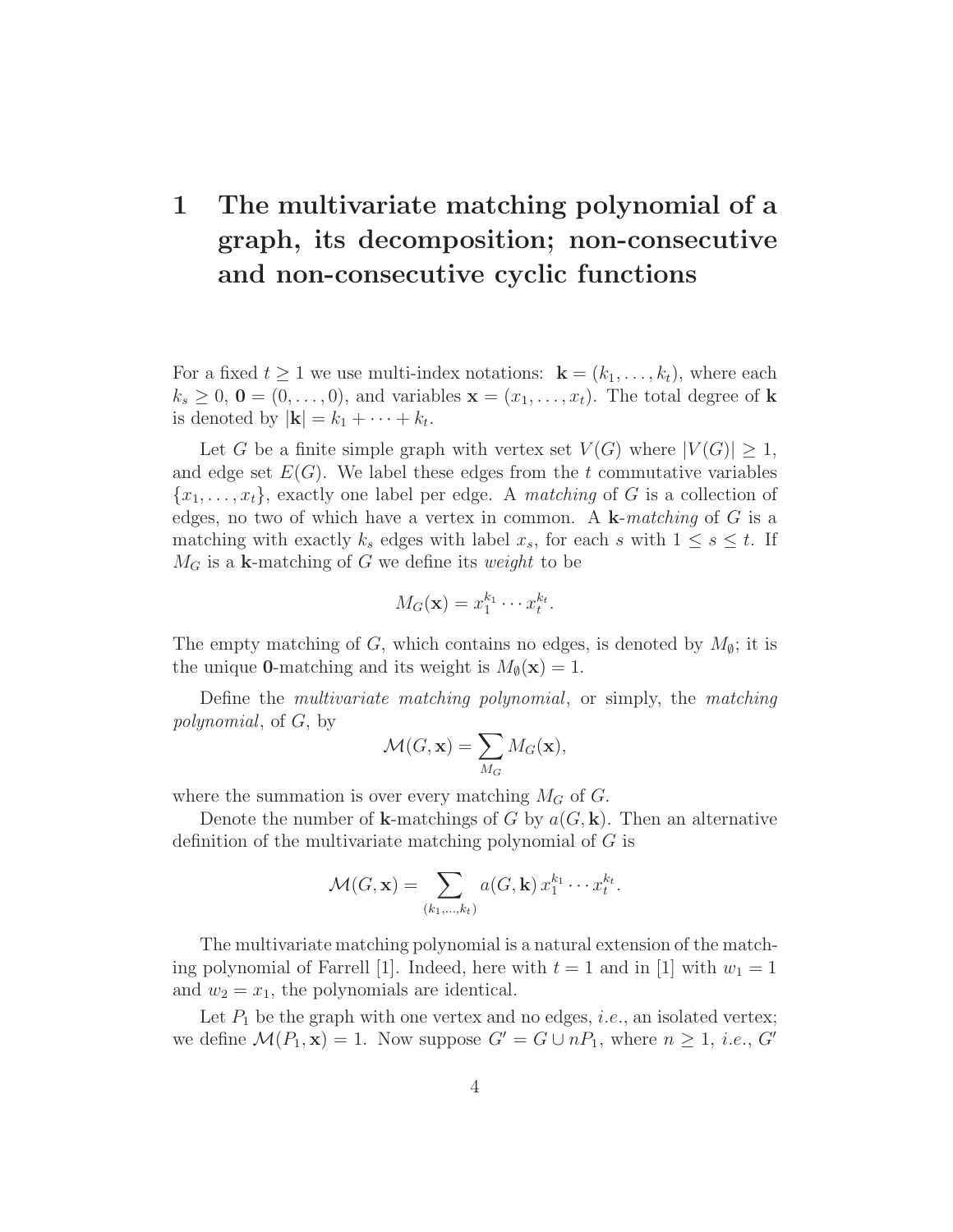is the disjoint union of *G* and *n* isolated vertices, then we define  $\mathcal{M}(G',\mathbf{x}) =$  $\mathcal{M}(G,\mathbf{x}).$ 

For any edge  $e \in E(G)$ , let  $\overline{e}$  denote the set of edges that are incident to *e*; and for any subgraph *H* of *G*, let  $\overline{H} = \bigcup_{e \in E(H)} \overline{e}$ . Define  $\overline{M}_{\emptyset} = \emptyset$ . Also let *G* − *H* be the graph obtained from *G* when all the *edges* of *H* are removed, so  $G - H$  has the same vertex set as  $G$ .

Now let *H* be a fixed subgraph of *G* and let *M<sup>H</sup>* be a matching of *H*. In the following theorem we express  $\mathcal{M}(G, \mathbf{x})$  as a sum of terms, each term containing the weight of a fixed matching,  $M_H(\mathbf{x})$ , of *H*; we call this *decomposing*  $\mathcal{M}(G,\mathbf{x})$  *at*  $H$ .

**Theorem 1.1** *Let G be a graph labelled as above, H a fixed subgraph of G, and M<sup>H</sup> a matching of H. Then*

$$
\mathcal{M}(G, \mathbf{x}) = \sum_{M_H} M_H(\mathbf{x}) \mathcal{M}(G - H - \overline{M}_H, \mathbf{x}),
$$
\n(1)

*where the summation is over every matching*  $M_H$  *of*  $H$ *.* 

*Proof.* Let  $M_G$  be a matching of *G* which induces a (fixed) matching  $M_H$ on  $H$ , *i.e.*,  $M_G$  contains exactly  $M_H$  and no other edges from  $H$ . Then  $M_G(\mathbf{x}) = M_H(\mathbf{x}) M(\mathbf{x})$  where *M* is a matching of *G* with no edges in *H*, and also with no edges in  $\overline{M}_H$  or else  $M_G$  would not be a matching. Hence, M is a matching of  $G - H - \overline{M}_H$ , *i.e.*,  $M(\mathbf{x})$  is a term of  $\mathcal{M}(G - H - \overline{M}_H, \mathbf{x})$ . So  $M_H(\mathbf{x}) \mathcal{M}(G - H - \overline{M}_H, \mathbf{x})$  is the sum of the weights of all the matchings in *G* which induce  $M_H$  on  $H$ .

Now every matching in *G* induces some matching on *H*, so we may sum over all matchings in *H* to give (1).

Theorem 1.1 extends known facts about matching polynomials, *eg.*, see Theorem 1 of Farrell [1] for the case where *H* is a single edge. We have the corresponding:

**Corollary 1.2** Let G be a graph labelled as above, and let  $H = e$  labelled *with x be an edge of G. Then*

$$
\mathcal{M}(G, \mathbf{x}) = \mathcal{M}(G - e, \mathbf{x}) + x \mathcal{M}(G - e - \overline{e}, \mathbf{x}).\tag{2}
$$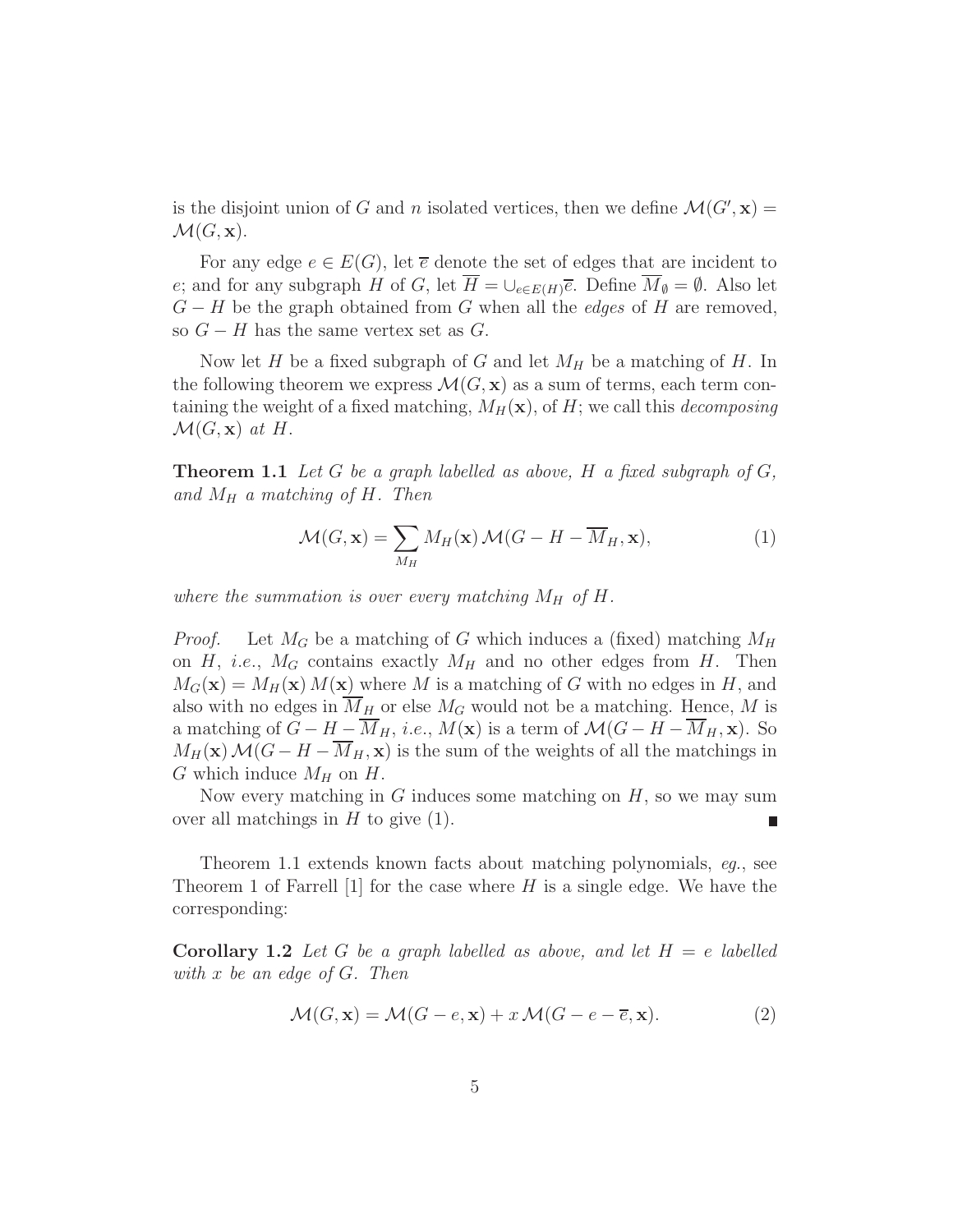*Proof.* The result comes from (1) since  $H = e$  has just two matchings: the empty matching  $M_{\emptyset}$  with weight  $M_{\emptyset}(\mathbf{x}) = 1$ , and the matching *e* with weight  $M_e(\mathbf{x}) = x$ .

**Notation** Throughout this paper we use  $P_m$  to denote the path with  $m$ vertices and  $m-1$  edges.

Fix *i* and *j* where  $1 \leq i \leq j \leq t$ . Consider the path  $P_{j-i+2}$  with its  $j-i+1$ edges labelled from the ordered set  $\{x_i, \ldots, x_j\}$ , the first edge receiving label  $x_i$ , and the last  $x_j$ ; see Fig. 1.



Fig. 1: The labelled path  $P_{j-i+2}$  with matching polynomial  $\phi_{i,j}$ .

The pair  $x_s x_{s+1}$  for any fixed *s* with  $i \leq s \leq j-1$  is called a *consecutive* pair. A monomial from the ordered set  $\{x_i, \ldots, x_j\}$  that contains no consecutive pairs is a *non-consecutive monomial*, a *nc* -monomial. Note that the empty monomial is a *nc* -monomial that we denote by 1.

Let  $\phi_{i,j}$  be the sum of all *nc*-monomials in the ordered variables  $\{x_i, \ldots, x_j\}$ . Then  $\phi_{i,j} = \mathcal{M}(P_{j-i+2}, \mathbf{x})$  is the matching polynomial of the labelled path *P*<sub>*j*−*i*+2. We call the functions  $\phi_{i,j}$  *elementary non-consecutive functions*, and</sub> for any  $i \geq 1$  define the initial values

$$
\phi_{i,i-2} = \phi_{i,i-1} = 1.
$$
\n(3)

These initial values ensure that the following recurrence is valid for any *j* with  $i \leq j \leq t$ .

**Theorem 1.3** For a fixed *i* and *j* with  $1 \leq i \leq j \leq t$  and the initial values *in (3), we have*

$$
\phi_{i,j} = \phi_{i,j-1} + x_j \, \phi_{i,j-2}.\tag{4}
$$

*Proof.* Let *e* be the rightmost edge of  $G = P_{j-i+2}$  shown in Fig. 1, and apply (2). Г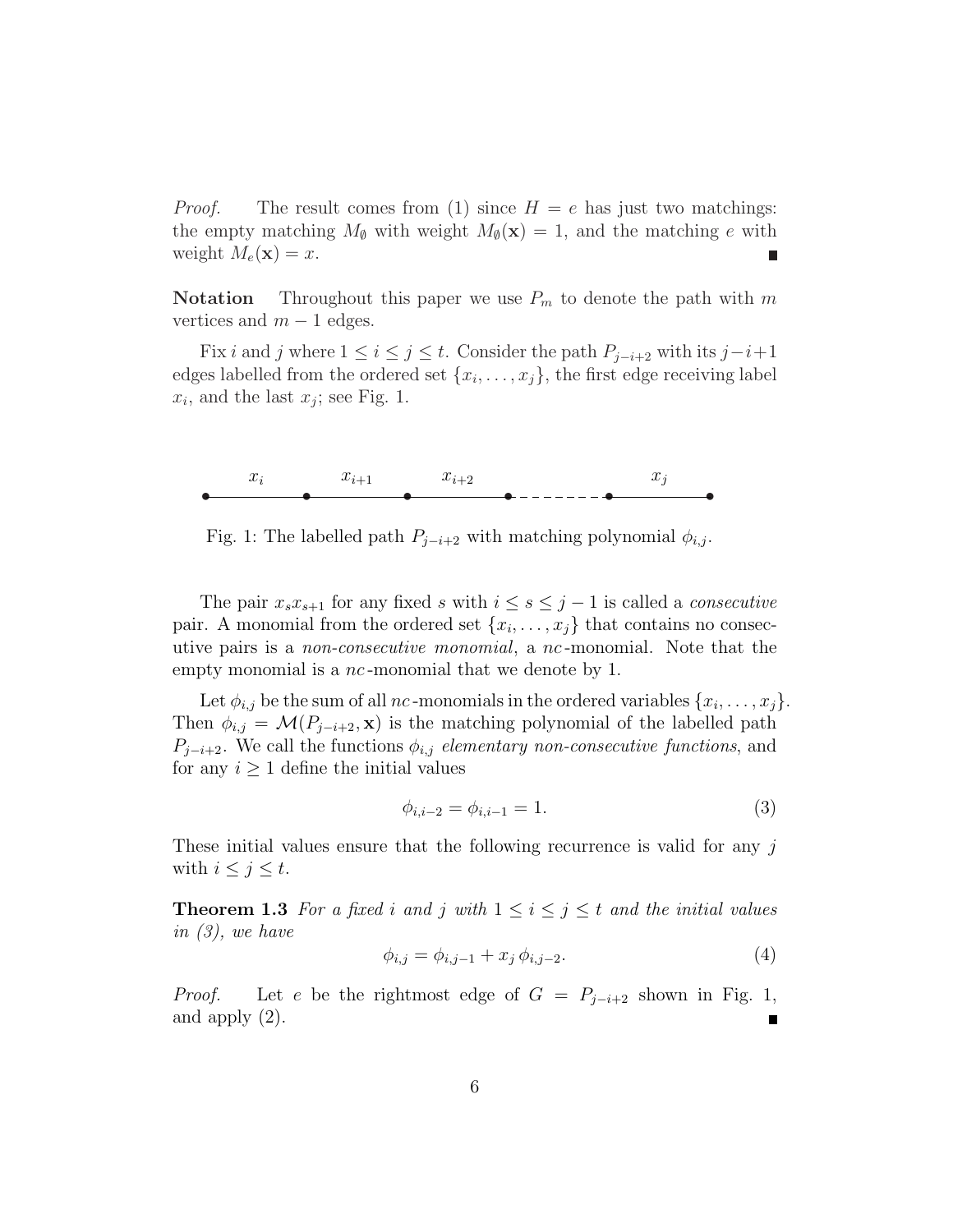**Example 1** For arbitrary *i* we have

$$
\phi_{i,i} = 1 + x_i, \quad \phi_{i,i+1} = 1 + x_i + x_{i+1},
$$
  
\n
$$
\phi_{i,i+2} = 1 + x_i + x_{i+1} + x_{i+2} + x_i x_{i+2},
$$
  
\n
$$
\phi_{i,i+3} = 1 + x_i + x_{i+1} + x_{i+2} + x_{i+3} + x_i x_{i+2} + x_i x_{i+3} + x_{i+1} x_{i+3}.
$$

**Example 2** For arbitrary *i*, putting  $j = i - 1$  and  $j = i - 2$  in Recurrence  $(4)$  and using  $(3)$  give

$$
\phi_{i,i-3} = 0
$$
 and  $\phi_{i,i-4} = \frac{1}{x_{i-2}}$ .

In the second equation, if  $i = 1$  we replace  $x_{-1}$  by  $x_{t-1}$ , and if  $i = 2$  we replace  $x_0$  by  $x_t$ .

Consider Recurrence (4). It is convenient to work with a basis of solutions to this recurrence. Denote the first fundamental solution by  $f_{i,j}$  and the second by  $g_{i,j}$ , with initial values

$$
f_{i,i-2} = 0, f_{i,i-1} = 1 \text{ and } g_{i,i-2} = 1, g_{i,i-1} = 0.
$$
 (5)

So

$$
\phi_{i,i-2} = f_{i,i-2} + g_{i,i-2}
$$
 and  $\phi_{i,i-1} = f_{i,i-1} + g_{i,i-1}$ .

Now, from Recurrence  $(4)$  and strong induction on  $j$ , we have  $(6)$  below for all *j* with  $i \leq j \leq t$ 

$$
\phi_{i,j} = f_{i,j} + g_{i,j}.\tag{6}
$$

$$
\phi_{i,j} = \phi_{i+1,j} + x_i \phi_{i+2,j}.
$$
\n(7)

Equation (7) comes from decomposing  $\phi_{i,j}$  at the leftmost edge of  $P_{j-i+2}$ , whose label is  $x_i$ , *i.e.*, decomposing  $\phi_{i,j}$  at  $x_i$ ; see Corollary 1.2. These two equations suggest that the fundamental solutions are given by

$$
f_{i,j} = \phi_{i+1,j}
$$
 and  $g_{i,j} = x_i \phi_{i+2,j}$ .

This is indeed the case:

**Lemma 1.4** *For any j with*  $i \leq j \leq t$  *we have* 

(i)  $f_{i,j} = \phi_{i+1,j}$ , (ii)  $g_{i,j} = x_i \, \phi_{i+2,j}$ .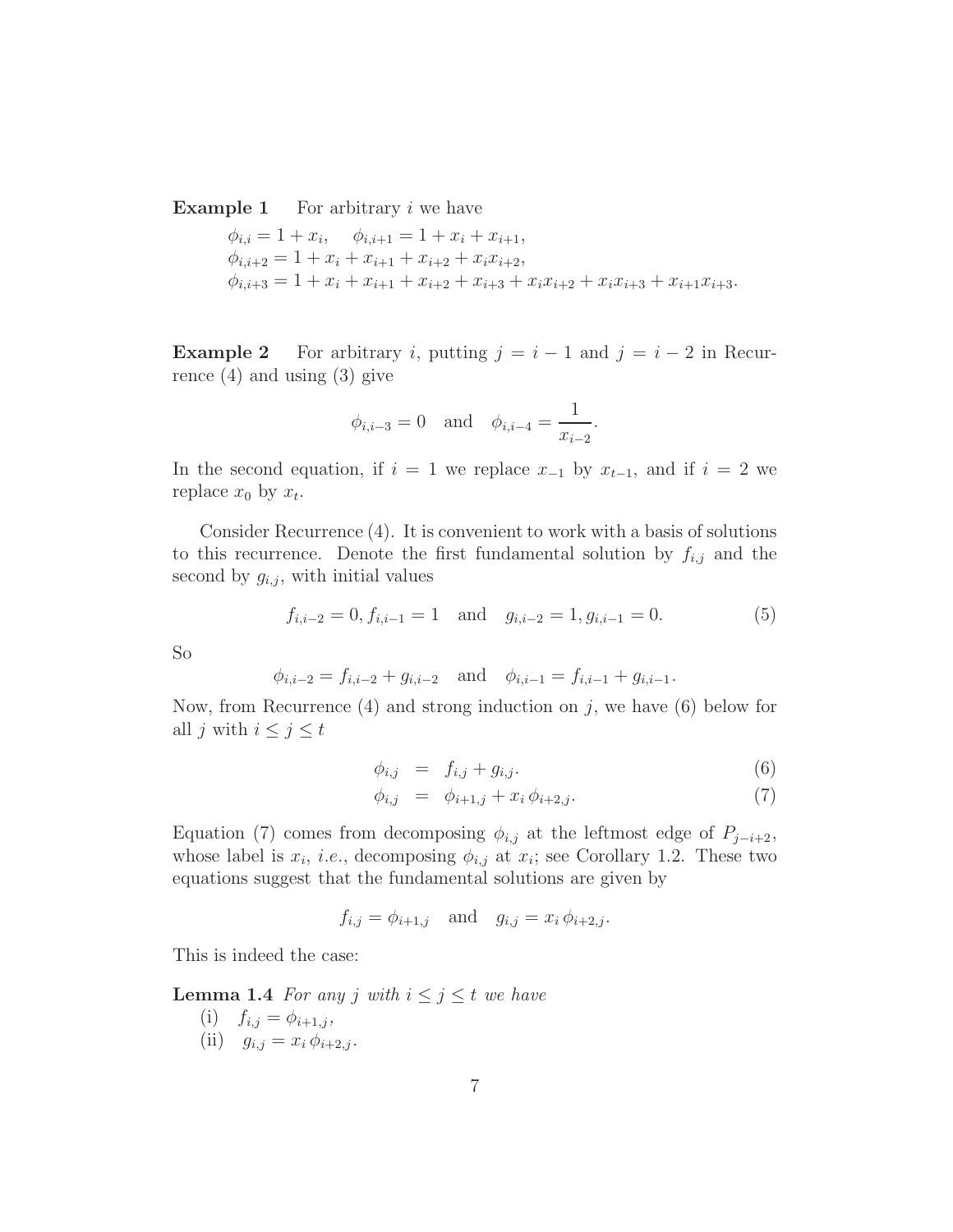*Proof.* We need only prove (i) because of (6) and (7) above.

From (5) we have  $f_{i,i-2} = 0$  and from Example 2 we have  $\phi_{i+1,i-2} = 0$ ; thus  $f_{i,i-2} = \phi_{i+1,i-2}$ . Similarly, from (5) and (3), we have  $f_{i,i-1} = \phi_{i+1,i-1}$ . So both  $f_{i,j}$  and  $\phi_{i+1,j}$  have the same initial values at  $j = i-2$  and  $j = i-1$  and they both satisfy Recurrence (4), so they are equal for any *j* with  $i \leq j \leq t$ .

Thus we know combinatorially what the two fundamental solutions to Recurrence (4) are. The first,  $f_{i,j}$ , is the matching polynomial of the path shown in Fig. 2(a); the second,  $g_{i,j}$ , is  $x_i \times$  the matching polynomial of the path in Fig. 2(b).



Fig. 2 (a) The labelled path with matching polynomial  $f_{i,j}$ . (b) The labelled path with matching polynomial  $\frac{g_{i,j}}{g_{i,j}}$ *xi* .

**Example 3** For arbitrary *i* we have

 $f_{i,i} = 1,$   $g_{i,i} = x_i,$  $f_{i,i+1} = 1 + x_{i+1},$   $g_{i,i+1} = x_i,$  $f_{i,i+2} = 1 + x_{i+1} + x_{i+2},$   $g_{i,i+2} = x_i + x_i x_{i+2}.$ 

Now arrange the variables  $\{x_i, \ldots, x_j\}$  clockwise around a circle. Thus  $x_i$  and  $x_j$  are consecutive. Call a pair  $x_s x_{s'}$  consecutive cyclic if  $x_s$  and  $x_{s'}$  are consecutive on this circle. Call a monomial from  $\{x_i, \ldots, x_j\}$  a non*consecutive cyclic* monomial — *ncc* -monomial — if it contains no consecutive cyclic pairs. The empty monomial is a *ncc* -monomial that we denote by 1.

Let  $\tau_{i,j}$  be the sum of all *ncc*-monomials in the variables  $\{x_i, \ldots, x_j\}$ . Then, for  $j \geq i + 2$ ,  $\tau_{i,j} = \mathcal{M}(C_{j-i+1}, \mathbf{x})$  is the matching polynomial of the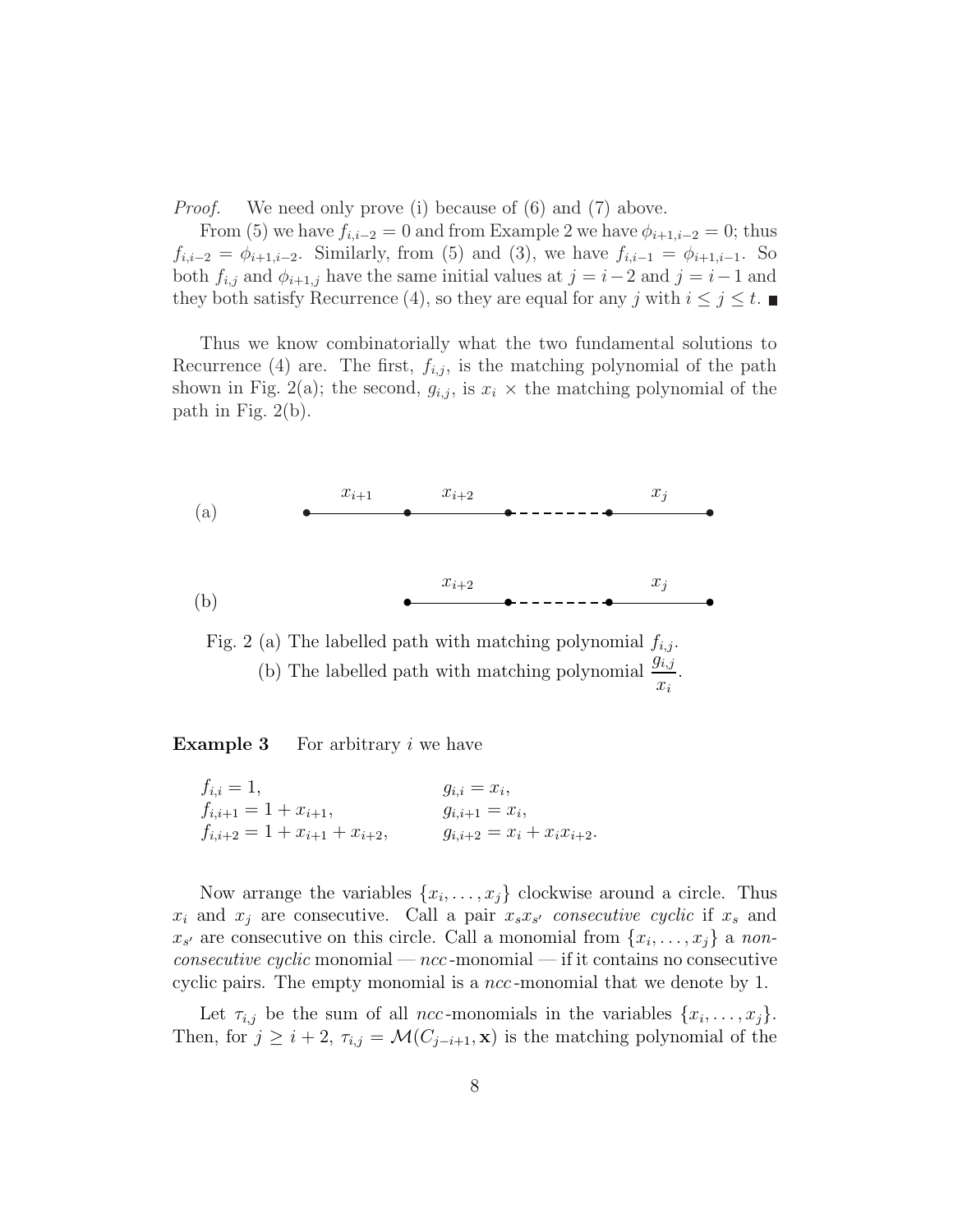labelled cycle  $C_{j-i+1}$  with  $j-i+1$  edges and  $j-i+1$  vertices, shown in Fig. 3; the cycle starts at the large vertex, and proceeds clockwise.



Fig. 3: The labelled cycle  $C_{j-i+1}$  with matching polynomial  $\tau_{i,j}$ .

For initial values let

$$
\tau_{i,i-1} = 2, \quad \tau_{i,i} = 1, \quad \text{and} \quad \tau_{i,i+1} = 1 + x_i + x_{i+1}.
$$
 (8)

**Lemma 1.5** *For any j with*  $i \leq j \leq t$  *we have* 

- $(i)$   $\tau_{i,j} = f_{i,j} + g_{i,j-1}$ ,
- (ii)  $\phi_{i,j} \tau_{i,j} = x_i x_j \, \phi_{i+2,j-2}$ .

*Proof.* (i) We check this equality at  $j = i$  and  $j = i + 1$  using (5), Example 3, and (8). For  $j \geq i + 2$  we decompose  $\tau_{i,j}$  at  $x_i$  yielding  $\tau_{i,j}$  $\phi_{i+1,j} + x_i \phi_{i+2,j-1}$ , which gives (i) via Lemma 1.4.

(ii) We check at  $j = i$  and  $j = i + 1$  using Examples 1 and 2, and (8). For  $j \geq i + 2$  the difference  $\phi_{i,j} - \tau_{i,j}$  consists of all *nc*-monomials that contain the consecutive cyclic pair  $x_i x_j$ ; clearly this is  $x_i x_j \times$  the sum of all *nc*monomials on  $\{x_{i+2}, \ldots, x_{j-2}\}, i.e., x_i x_j \phi_{i+2,j-2}.$ 

**Example 4** For arbitrary *i* we have

 $\tau_{i,i+2} = 1 + x_i + x_{i+1} + x_{i+2},$  $\tau_{i,i+3} = 1 + x_i + x_{i+1} + x_{i+2} + x_{i+3} + x_i x_{i+2} + x_{i+1} x_{i+3}.$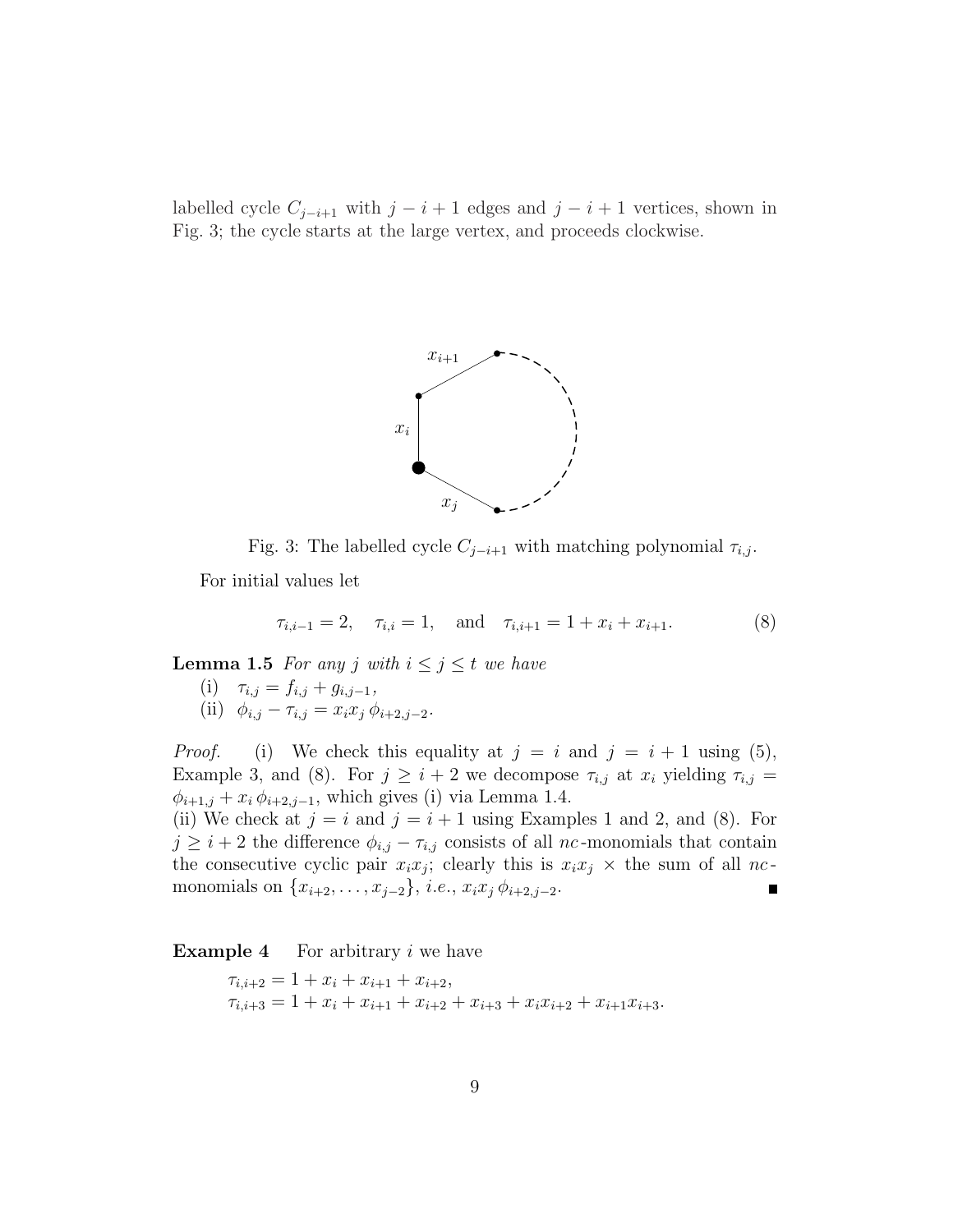# **2** Cyclically labelled paths;  $\Phi_{i,Nt+j}$  and the (*τ,* ∆)**-recurrence**

Consider a path *P* and the ordered set of *t* labels  $\{x_1, \ldots, x_t\}$ . For a fixed *i*, where  $1 \leq i \leq t$ , and moving from left to right, label the first edge of P with  $x_i$ , the second with  $x_{i+1}$ , and so on until label  $x_t$  has been used; so the  $(t-i+1)$ -th edge receives label  $x_t$ . Then label edge  $t-i+2$  with  $x_1$ , and edge  $t - i + 3$  with  $x_2$ , and so on ..., labelling cyclically with  $\{x_1, \ldots, x_t\}$  until all edges have been labelled. Let the last edge receive label  $x_j$ , where  $1 \leq j \leq t$ . Suppose that  $N \geq 0$  full cycles of labels  $\{x_1, \ldots, x_t\}$  have been used beginning at edge  $t - i + 2$ . Then if  $j = t$  we call this path  $P(i, Nt)$ , or if  $1 \leq j < t$  we call it  $P(i, Nt+j)$ . This labelling is a *cyclic labelling*. The cyclically labelled path  $P(i, Nt + j)$  is shown in Fig. 4. Let  $\Phi_{i, Nt+j}(\mathbf{x}) = \Phi_{i, Nt+j}$  denote the matching polynomial of the path  $P(i, Nt + j)$ .



Fig. 4: The cyclically labelled path  $P(i, Nt + j)$  with matching polynomial  $\Phi_{i, Nt+j}$ .

We define the initial conditions for  $\Phi_{i,Nt+j}$  as

$$
N = -1: \quad \Phi_{i, -t+j} = \phi_{i,j}, \quad \text{for all } j \text{ with } 0 \le j \le t,
$$
\n
$$
N = 0: \quad \Phi_{i, 0t+j} = \Phi_{i,j}.
$$
\n
$$
(9)
$$

In order to find  $\phi_{i,j}$  if  $j < i$  we use the initial values for  $\phi_{i,j}$  from (3) and push back Recurrence (4), as shown in Example 2.

Now  $\Phi_{i,Nt+j}$  satisfies the same recurrence as that of  $\phi_{i,j}$ , Recurrence (4); the proof is similar, noting that  $x_0$  must be replaced by  $x_t$ , and considering  $Nt - 1$  as  $(N - 1)t + t - 1$ , etc.

**Lemma 2.1** *For any*  $N \ge -1$  *and j with*  $0 \le j \le t$  *we have* 

$$
\Phi_{i,Nt+j} = \Phi_{i,Nt+j-1} + x_j \Phi_{i,Nt+j-2}.
$$
\n(10)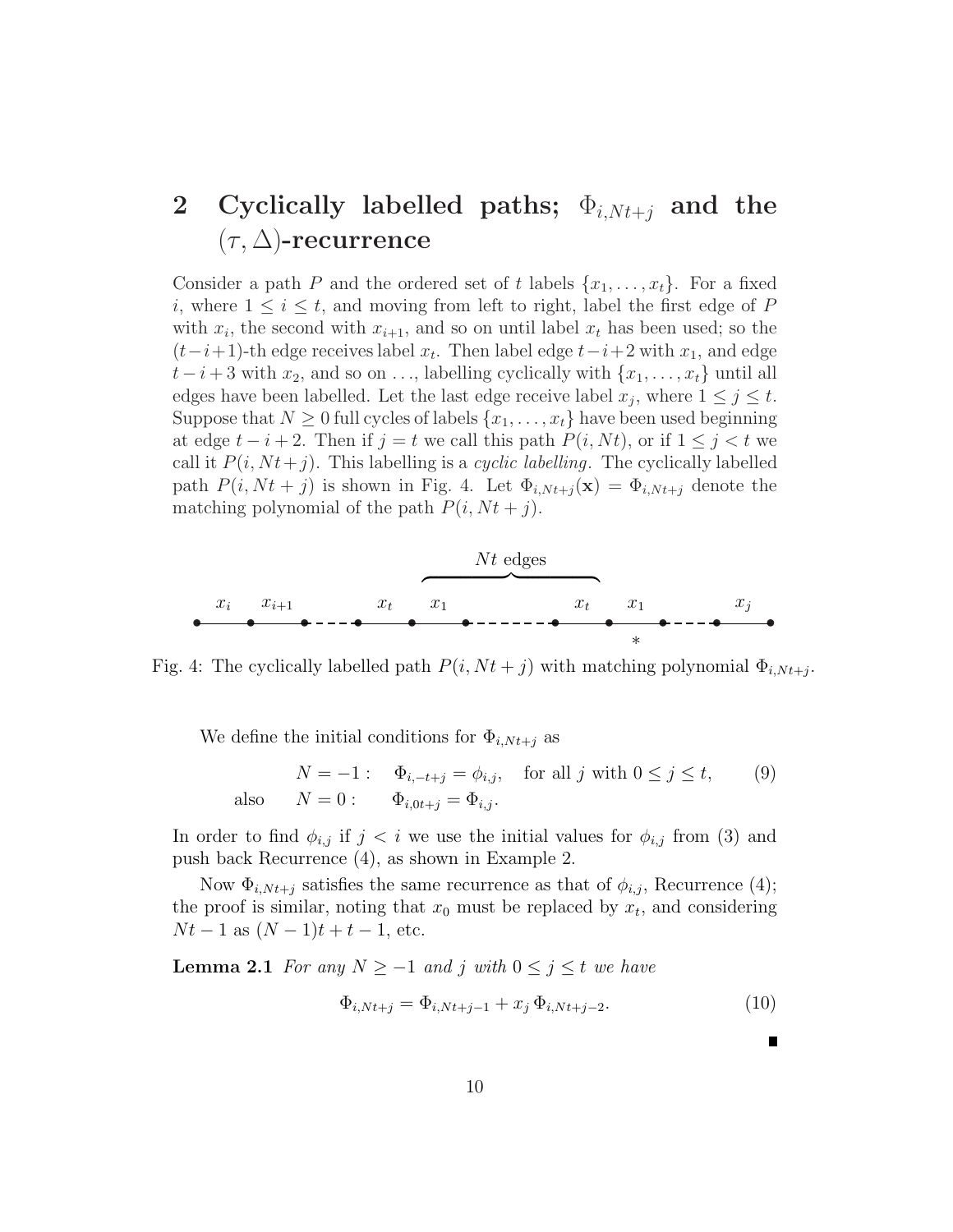**Notation** For  $i = 1$  we write  $\phi_{i,j} = \phi_{1,j} = \phi_j$  and  $\phi_t = \phi$ , also  $\tau_{1,j} = \tau_j$  and  $\tau_t = \tau$ , and  $f_{1,j} = f_j$ , etc. Also let  $\Delta = (-1)^t x_1 \cdots x_t$ .

**Lemma 2.2** *For any*  $N \geq 0$  *and any j with*  $0 \leq j \leq t$  *we have* 

$$
\Phi_{i,Nt+j} = \Phi_{i,Nt} f_j + \Phi_{i,Nt-1} g_j.
$$
\n(11)

*Proof.* With  $N = 0$  and  $j = 0$  Equation (11) is true using the initial values  $f_0 = 1$  and  $g_0 = 0$  of (5) with  $i = 1$ . Otherwise, consider the path  $P(i, Nt + j)$  of Fig. 4 and decompose its matching polynomial,  $\Phi_{i, Nt+j}$ , at the edge labelled  $x_1$  marked with a  $\ast$ . This gives

$$
\begin{array}{rcl}\n\Phi_{i,Nt+j} & = & \Phi_{i,Nt} \, \phi_{2,j} + x_1 \, \Phi_{i,Nt-1} \, \phi_{3,j} \\
& = & \Phi_{i,Nt} \, f_j + \Phi_{i,Nt-1} \, g_j,\n\end{array}
$$

using Lemma 1.4.

Now we define the second order  $(\tau, \Delta)$ *− recurrence* 

$$
\Theta_N = \tau \Theta_{N-1} - \Delta \Theta_{N-2}.
$$
\n(12)

Let  $G_N(\mathbf{x}) = G_N$  denote the first fundamental solution to this recurrence. We will evaluate *G<sup>N</sup>* in Section 4.

In Theorem 2.4 below we show that, for a fixed *i* and  $j$ ,  $\Phi_{i,Nt+j}$  satisfies the  $(\tau, \Delta)$ -recurrence. First:

**Lemma 2.3** *For any*  $N \geq 1$  *we have* 

$$
(i) \ \Phi_{i,Nt-1} f_t - \Phi_{i,Nt} f_{t-1} = \Delta \Phi_{i,(N-1)t-1},
$$
  
\n
$$
(ii) \ \Phi_{i,Nt-1} g_t - \Phi_{i,Nt} g_{t-1} = -\Delta \Phi_{i,(N-1)t}.
$$
\n
$$
(13)
$$

*Proof.* (i) Using Recurrence (4) on  $f_t$  and on  $\Phi_{i,Nt}$  (see Lemma 2.1), the left-hand side of (13) becomes

$$
\Phi_{i,Nt-1}\left\{f_{t-1}+x_{t}f_{t-2}\right\}-\left\{\Phi_{i,Nt-1}+x_{t}\Phi_{i,Nt-2}\right\}f_{t-1}=-x_{t}\left\{\Phi_{i,Nt-2}f_{t-1}-\Phi_{i,Nt-1}f_{t-2}\right\}.
$$

The second factor in the right-hand side of this equation is the left-hand side of (13) with subscripts shifted down by 1. After *t* such iterations the left-hand side of (13) becomes

$$
(-x_t)(-x_{t-1})\dots(-x_1)\{\Phi_{i,(N-1)t-1}f_0-\Phi_{i,(N-1)t}f_{-1}\}=\Delta\Phi_{i,(N-1)t-1},
$$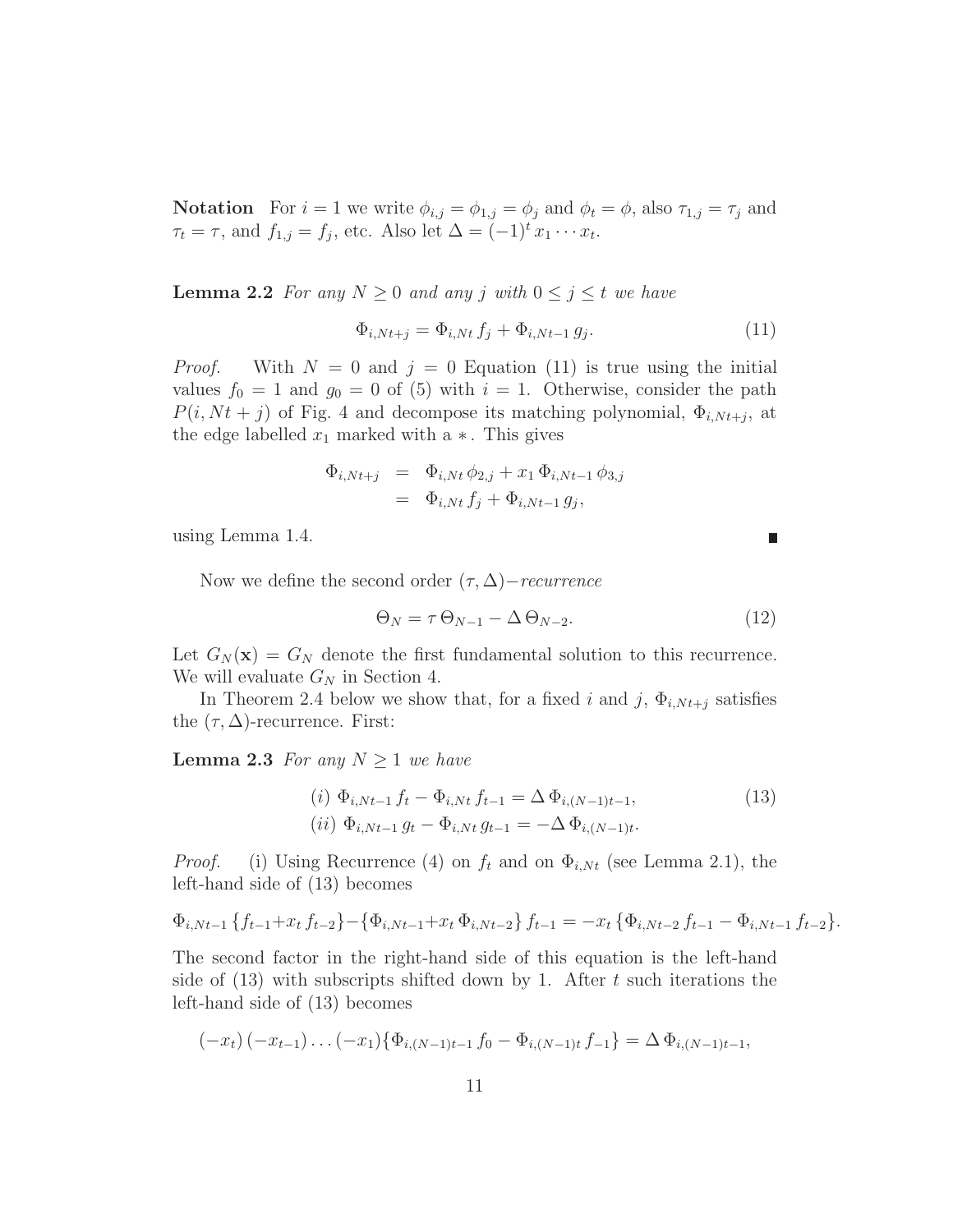using the initial values  $f_0 = 1$  and  $f_{-1} = 0$ . The proof of (ii) is similar.

Now a main result:  $\Phi_{i,Nt+j}$  satisfies the  $(\tau, \Delta)$ -recurrence.

**Theorem 2.4** *For any*  $N \geq 1$ *, and any fixed i with*  $1 \leq i \leq t$ *, and any fixed j* with  $0 \leq j \leq t$ , we have

$$
\Phi_{i,Nt+j} = \tau \, \Phi_{i,(N-1)t+j} - \Delta \, \Phi_{i,(N-2)t+j}.\tag{14}
$$

 $\blacksquare$ 

*Proof.* Due to Recurrences (4) and (10) we need only show that (14) is true when  $j = t$  and  $t - 1$ . It will then be true for all  $j$  with  $0 \leq j \leq t$  by pushing back Recurrence (10).

With  $N \geq 1$  and  $j = t$ , Equation (11) gives

$$
\begin{array}{rcl}\n\Phi_{i,Nt+t} & = & \Phi_{i,Nt} \, f_t + \Phi_{i,Nt-1} \, g_t \\
& = & \Phi_{i,Nt} \, f_t + \Phi_{i,Nt-1} \, g_t + \Phi_{i,Nt} \, g_{t-1} - \Phi_{i,Nt} \, g_{t-1} \\
& = & \Phi_{i,Nt} \, f_t + \Phi_{i,Nt} \, g_{t-1} + \Phi_{i,Nt-1} \, g_t - \Phi_{i,Nt} \, g_{t-1} \\
& = & \tau \, \Phi_{i,Nt} - \Delta \, \Phi_{i,(N-1)t}, \\
& = & \tau \, \Phi_{i,(N-1)t+t} - \Delta \, \Phi_{i,(N-2)t+t},\n\end{array}
$$

using  $\tau = \tau_t = f_t + g_{t-1}$  from Lemma 1.5(i), and Lemma 2.3(ii) at the fourth line. For  $j = t - 1$  the proof is similar using Lemma 2.3(i). П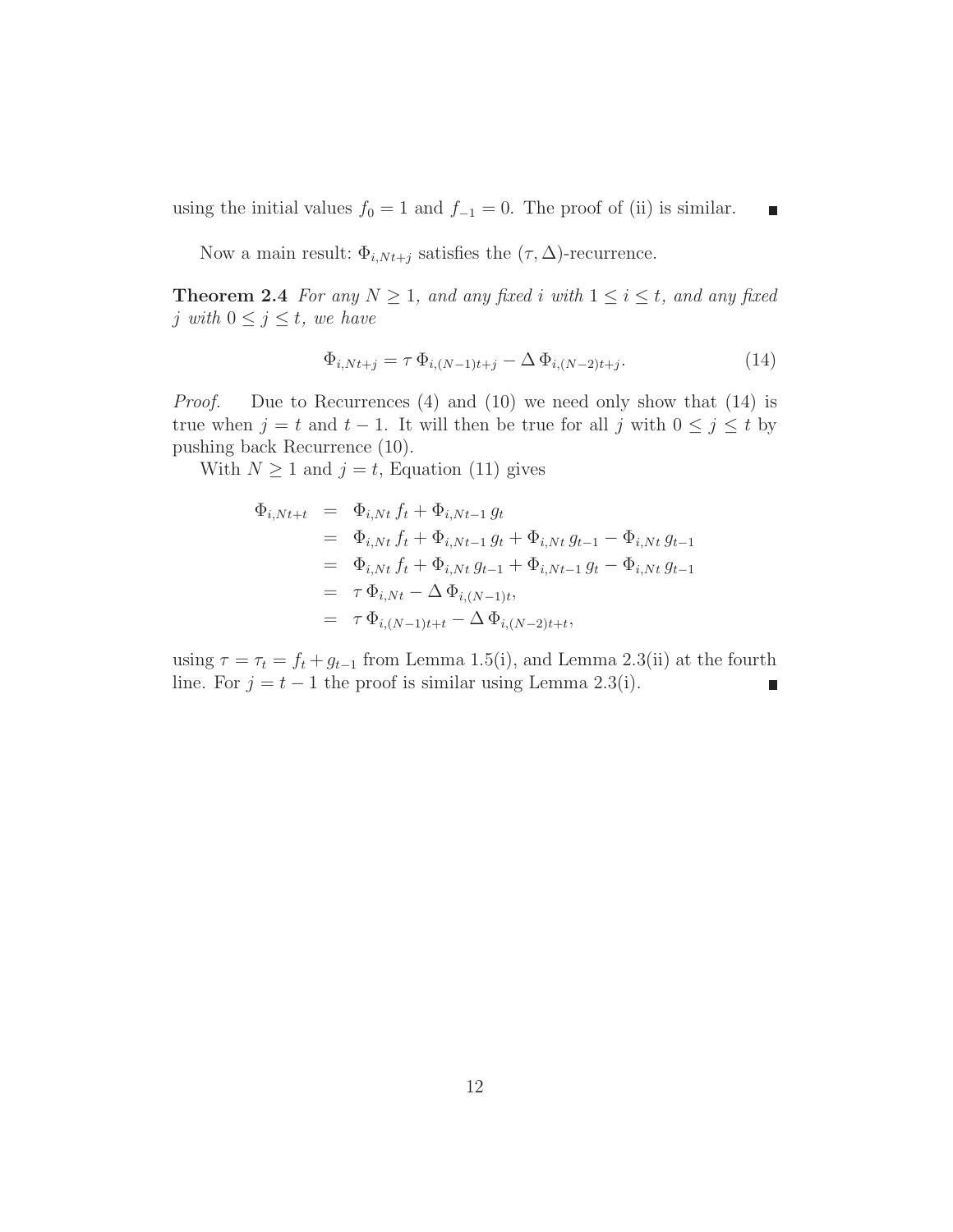## **3 Matrix formulation of recurrences**

Here we use matrices to give another proof that  $\Phi_{i,Nt+j}$  satisfies the  $(\tau, \Delta)$ recurrence, and prepare for the evaluation of  $G_N$  in Section 4.

Recall from Section 1 that  $f_{i,j}$  and  $g_{i,j}$  are the 2 fundamental solutions to Recurrence (4). Now define the matrix

$$
X_{i,j} = \begin{pmatrix} g_{i,j-1} & f_{i,j-1} \\ g_{i,j} & f_{i,j} \end{pmatrix}.
$$

Then the recurrences for  $f_{i,j}$  and  $g_{i,j}$  can be written as:

$$
X_{i,j} = \begin{pmatrix} 0 & 1 \\ x_j & 1 \end{pmatrix} \begin{pmatrix} g_{i,j-2} & f_{i,j-2} \\ g_{i,j-1} & f_{i,j-1} \end{pmatrix} = \begin{pmatrix} 0 & 1 \\ x_j & 1 \end{pmatrix} X_{i,j-1}.
$$
 (15)

Consistent with (5) we have  $X_{i,i-1} =$  $\begin{pmatrix} 1 & 0 \\ 0 & 1 \end{pmatrix} = I$ , the 2 × 2 identity matrix. Thus, for  $j \geq i$ , we have

$$
X_{i,j} = \begin{pmatrix} 0 & 1 \\ x_j & 1 \end{pmatrix} \begin{pmatrix} 0 & 1 \\ x_{j-1} & 1 \end{pmatrix} \cdots \begin{pmatrix} 0 & 1 \\ x_i & 1 \end{pmatrix}.
$$
 (16)

Let  $1 =$  $(1)$ 1  $\sqrt{2}$ and **e** =  $\sqrt{0}$ 1  $\sqrt{2}$ , and let  $\langle \cdot, \cdot \rangle$  denote the usual inner product. Then for  $j \geq i$ , and using  $(6)$ ,

$$
\phi_{i,j} = \langle X_{i,j} \mathbf{1}, \mathbf{e} \rangle. \tag{17}
$$

As before if  $i = 1$  we let  $X_{1,j} = X_j$  and if  $j = t$  we let  $X = X_t$ , in particular,

$$
X = \begin{pmatrix} g_{t-1} & f_{t-1} \\ g_t & f_t \end{pmatrix} = \begin{pmatrix} 0 & 1 \\ x_t & 1 \end{pmatrix} \begin{pmatrix} 0 & 1 \\ x_{t-1} & 1 \end{pmatrix} \cdots \begin{pmatrix} 0 & 1 \\ x_1 & 1 \end{pmatrix}.
$$
 (18)

For  $N \geq 0$ , from (10) we may also write

$$
\begin{pmatrix} \Phi_{i,Nt+j-1} \\ \Phi_{i,Nt+j} \end{pmatrix} = \begin{pmatrix} 0 & 1 \\ x_j & 1 \end{pmatrix} \begin{pmatrix} \Phi_{i,Nt+j-2} \\ \Phi_{i,Nt+j-1} \end{pmatrix},
$$

and then repeated use of (15) gives

$$
\Phi_{i,Nt+j} = \langle X_j X^N X_{i,t} \mathbf{1}, \mathbf{e} \rangle.
$$
\n(19)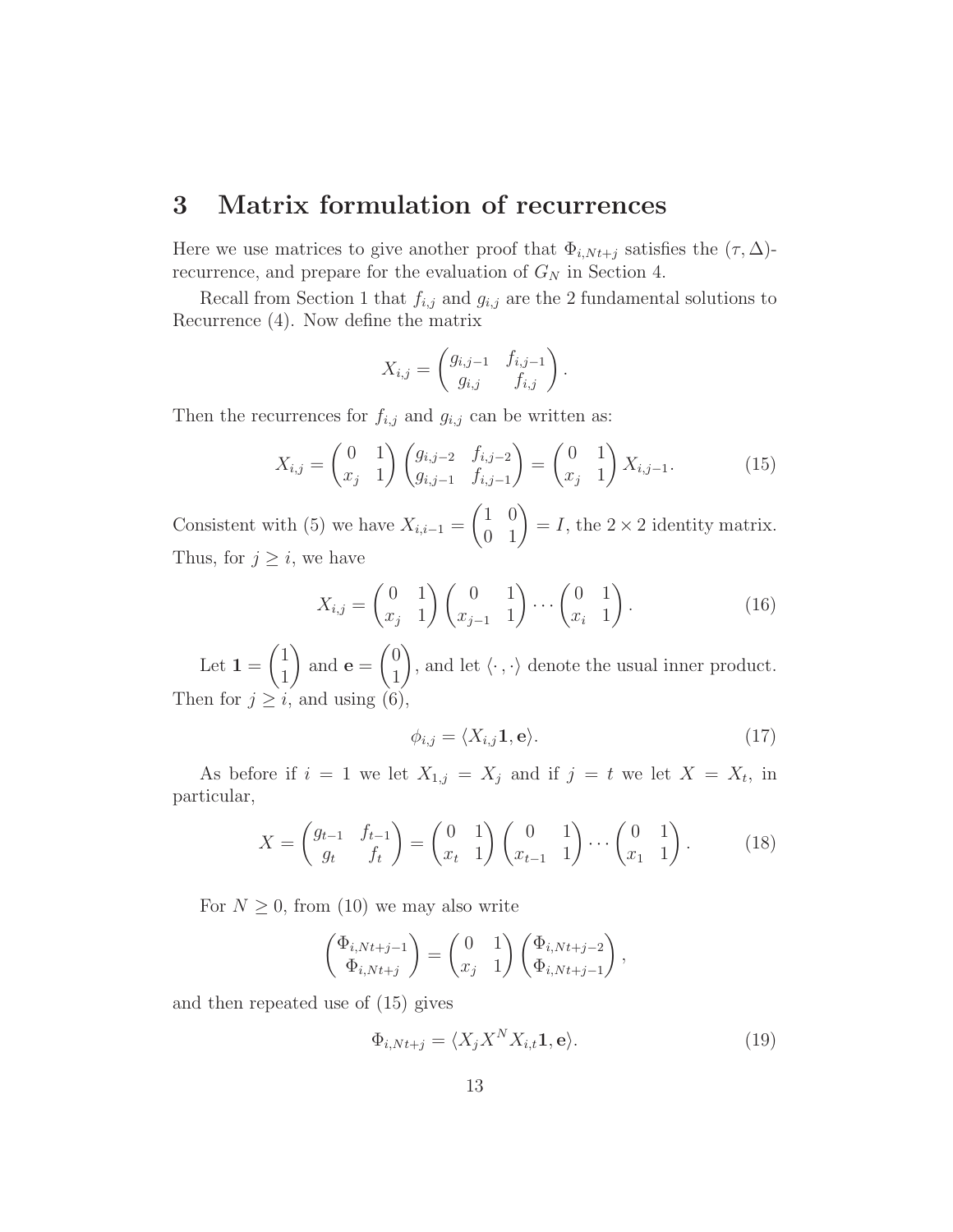Now using (16) and (18) we see that  $X_j X^{-1} X_{i,t} = X_{i,j}$ . So, using (17) and (9), we have

$$
\langle X_j X^{-1} X_{i,t} \mathbf{1}, \mathbf{e} \rangle = \langle X_{i,j} \mathbf{1}, \mathbf{e} \rangle = \phi_{i,j} = \Phi_{i,-t+j},
$$

thus (19) is true for  $N = -1$  also.

**Theorem 3.1** *For*  $N \ge -1$  *we have* 

$$
\Phi_{i,Nt+j} = \langle X_j X^N X_{i,t} \mathbf{1}, \mathbf{e} \rangle.
$$

From Lemma 1.5(i) and (16) we have the following forms for the trace and determinant of matrix *Xi,j*

$$
tr(X_{i,j}) = \tau_{i,j}
$$
 and  $det(X_{i,j}) = (-1)^{j-i+1} x_i \cdots x_j$ .

In particular, for matrix *X* from (18), we have

$$
tr(X) = \tau \qquad \text{and} \qquad det(X) = \Delta. \tag{20}
$$

Now let *Z* be any invertible  $2 \times 2$  matrix with trace  $tr(Z)$  and determinant  $det(Z)$ , and let T denote transpose. Then the Cayley-Hamilton theorem says that  $Z^2 = \text{tr}(Z) Z - \text{det}(Z) I$ , so  $Z^N = \text{tr}(Z) Z^{N-1} - \text{det}(Z) Z^{N-2}$ , for  $N \geq 1$ . Let **u** and  $\mathbf{v} \in \mathbb{R}^2$  and, for  $N \ge -1$ , define  $\Psi_N = \langle Z^N \mathbf{u}, \mathbf{v} \rangle$ . Then

**Lemma 3.2** *For*  $N \geq 1$ *,*  $\Psi_N$  *satisfies the recurrence* 

$$
\Psi_N = \text{tr}(Z) \Psi_{N-1} - \det(Z) \Psi_{N-2},
$$

*with initial conditions*  $\Psi_{-1} = \langle Z^{-1}u, v \rangle$  *and*  $\Psi_0 = \langle Z^0u, v \rangle = \langle u, v \rangle$ *.* 

Now for  $N \geq -1$ ,

$$
\Phi_{i,Nt+j} = \langle X_j X^N X_{i,t} \mathbf{1}, \mathbf{e} \rangle = \langle X^N X_{i,t} \mathbf{1}, X_j^{\mathrm{T}} \mathbf{e} \rangle.
$$

So, for  $N \geq 1$ , Lemma 3.2 with  $Z = X$ ,  $\mathbf{u} = X_{i,t} \mathbf{1}$ , and  $\mathbf{v} = X_j^{\mathrm{T}} \mathbf{e}$ , and (20), gives,

$$
\Phi_{i,Nt+j} = \tau \, \Phi_{i,(N-1)t+j} - \Delta \, \Phi_{i,(N-2)t+j}.
$$

This is a second proof that  $\Phi_{i,Nt+j}$  satisfies the  $(\tau, \Delta)$ -recurrence.

П

г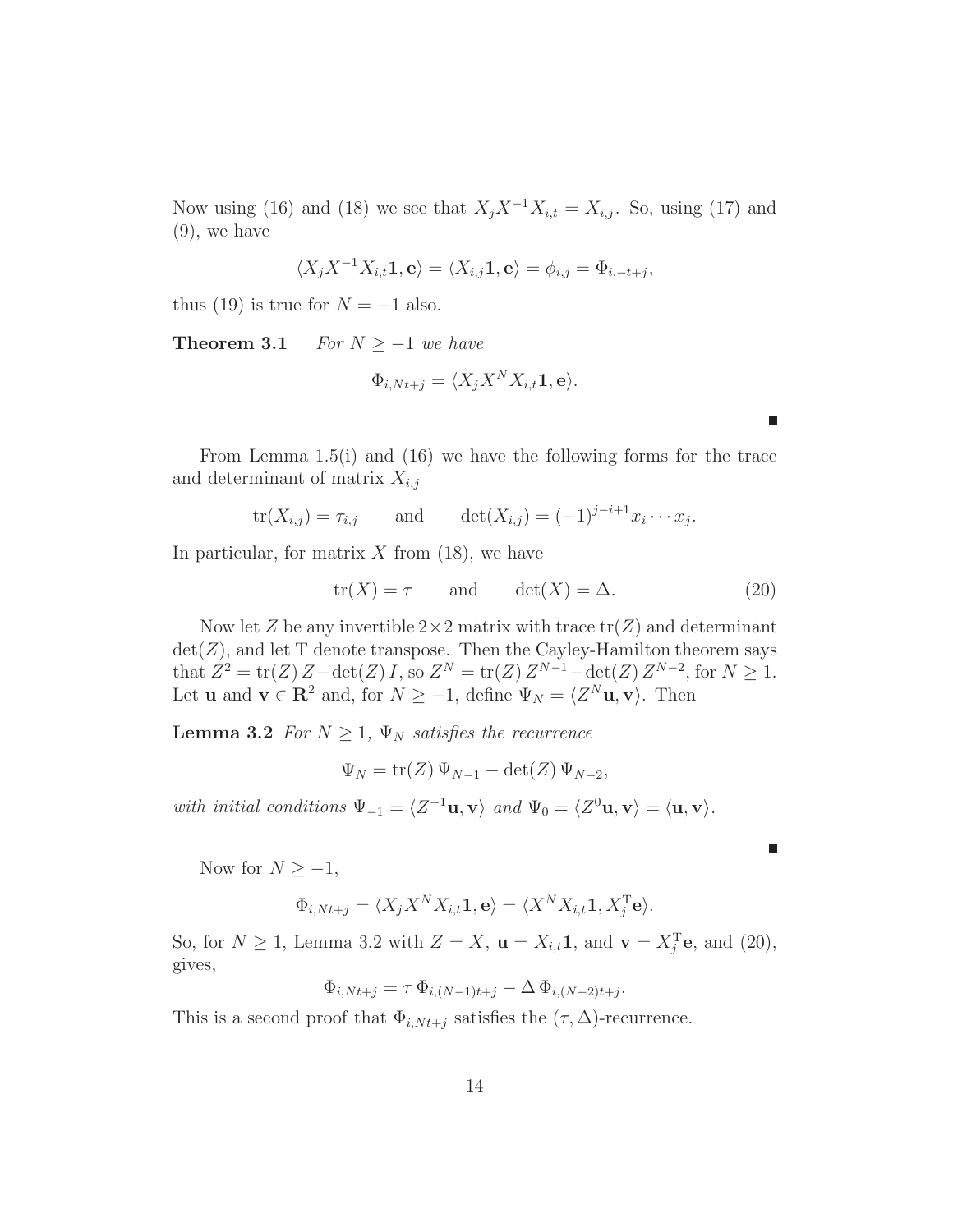# **4 The Symmetric Representation, MacMahon's Master Theorem, three expressions** for  $G_N$

Consider polynomials in the variables  $u_1, \ldots, u_d$ . We will work with the vector space whose basis elements are the homogeneous polynomials of degree *N* in these variables, *i.e.,* with

$$
\{u_1^{n_1} \cdots u_d^{n_d} \, | \, n_1 + \cdots + n_d = N, \text{each } n_\ell \ge 0\},\
$$

this vector space has dimension  $\binom{N+d-1}{N}$  $).$ 

The symmetric representation of a  $d \times d$  matrix  $A = (a_{\ell\ell'})$  is the action on polynomials induced by:

$$
u_1^{n_1} \cdots u_d^{n_d} \to v_1^{n_1} \cdots v_d^{n_d},
$$

where

$$
v_{\ell} = \sum_{\ell'} a_{\ell \ell'} u_{\ell'}
$$

or, more compactly,  $v = Au$ . That is, define the matrix element  $\begin{cases} m_1, \ldots, m_d \end{cases}$  $n_1, \ldots, n_d$  $\sqrt{2}$ to be the coefficient of  $u_1^{n_1} \cdots u_d^{n_d}$  in  $v_1^{m_1} \cdots v_d^{m_d}$ . Then, for a fixed  $(m_1, \ldots, m_d)$ , we have

$$
v_1^{m_1} \cdots v_d^{m_d} = \sum_{(n_1, \dots, n_d)} \left\langle \frac{m_1, \dots, m_d}{n_1, \dots, n_d} \right\rangle_A u_1^{n_1} \cdots u_d^{n_d}.
$$
 (21)

Observe that the total degree  $N = |n| = \sum n_\ell = |m| = \sum m_\ell$ , i.e., homogeneity of degree N is preserved. We use multi-indices:  $m = (m_1, \ldots, m_d)$ and  $n = (n_1, \ldots, n_d)$ . Then, for a fixed  $m$ , (21) becomes

$$
v^m = \sum_n \left\langle {m \atop n} \right\rangle_A u^n.
$$

Successive application of *B* then *A* shows that this is a homomorphism of the multiplicative semi-group of square  $d \times d$  matrices into the multiplicative semi-group of square  $\binom{N+d-1}{N}$  $\left(\begin{array}{c}N+d-1\ N\end{array}\right)$  $\sum_{n=1}^{\infty}$  matrices.

**Proposition 4.1** *Matrix elements satisfy the homomorphism property*

$$
\Big\langle {m \atop n} \Big\rangle_{AB} = \sum_k \Big\langle {m \atop k} \Big\rangle_A \left\langle {k \atop n} \right\rangle_B.
$$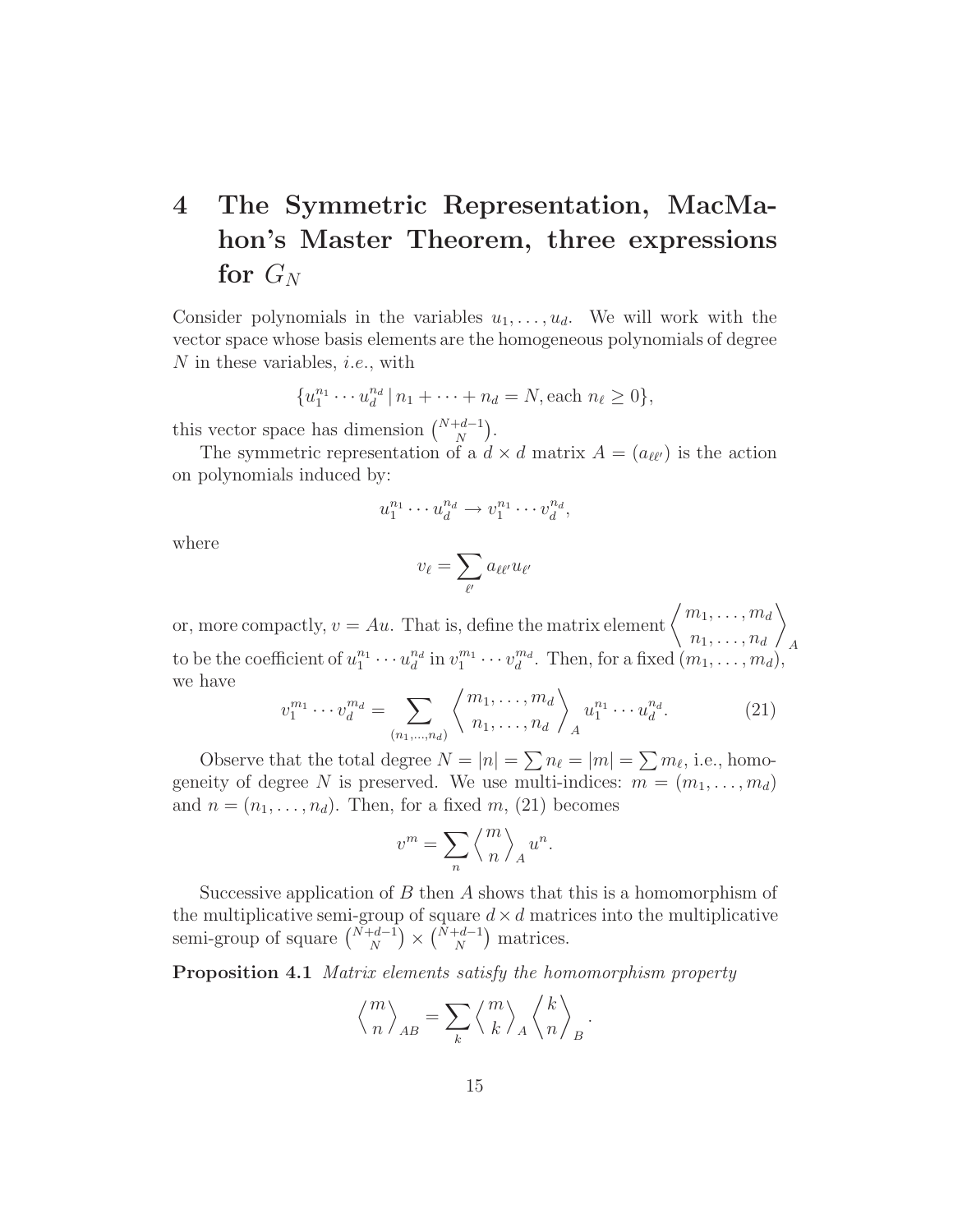*Proof.* Let  $v = (AB)u$  and  $w = Bu$ . Then,

$$
v^{m} = \sum_{n} \left\langle {m \atop n} \right\rangle_{AB} u^{n}
$$
  
= 
$$
\sum_{k} \left\langle {m \atop k} \right\rangle_{A} w^{k}
$$
  
= 
$$
\sum_{n} \sum_{k} \left\langle {m \atop k} \right\rangle_{A} \left\langle {k \atop n} \right\rangle_{B} u^{n}.
$$

**Definition** Fix the degree  $N = \sum n_\ell = \sum m_\ell$ . Define  $\text{tr}_{\text{Sym}}^N(A)$ , the *symmetric trace* of *A* in degree *N*, as the sum of the diagonal elements  $\binom{m}{k}$ *n*  $\tilde{\setminus}$ *A* , *i.e.*,

$$
tr_{\text{Sym}}^N(A) = \sum_m \left\langle \frac{m}{m} \right\rangle_A.
$$

Equality such as  $\text{tr}_{\text{Sym}}(A) = \text{tr}_{\text{Sym}}(B)$  means that the symmetric traces are equal in every degree  $N \geq 0$ .

**Remark** The action defined here on polynomials is equivalent to the action on symmetric tensor powers, see Fulton and Harris [2], pp. 472-5.

Now it is straightforward to see directly (cf. the diagonal case shown in the Corollary below) that if *A* is upper-triangular, with eigenvalues  $\lambda_1, \ldots, \lambda_d$ , then  $\text{tr}_{\text{Sym}}^N(A) = h_N(\lambda_1, \ldots, \lambda_d)$ , the  $N^{\text{th}}$  homogeneous symmetric function. The homomorphism property, Proposition 4.1, shows that  $\text{tr}_{\text{Sym}}^N(AB)$  =  $\operatorname{tr}^N_{\text{Sym}}(BA)$ , and that similar matrices have the same trace. Again by the homomorphism property, if two  $d \times d$  matrices are similar,  $A = MBM^{-1}$ , then that relation extends to their respective symmetric representations in every degree. Recall that any matrix is similar to an upper-triangular one with the same eigenvalues. Thus,

**Theorem 4.2** Symmetric Trace Theorem (see pp. 51-2 of Springer [5])*. We have*

$$
\frac{1}{\det(I - cA)} = \sum_{N=0}^{\infty} c^N \text{tr}_{\text{Sym}}^N(A).
$$

*Proof.* With  $\lambda_{\ell}$  denoting the eigenvalues of *A*,

$$
\frac{1}{\det(I - cA)} = \prod_{\ell} \frac{1}{1 - c\lambda_{\ell}}
$$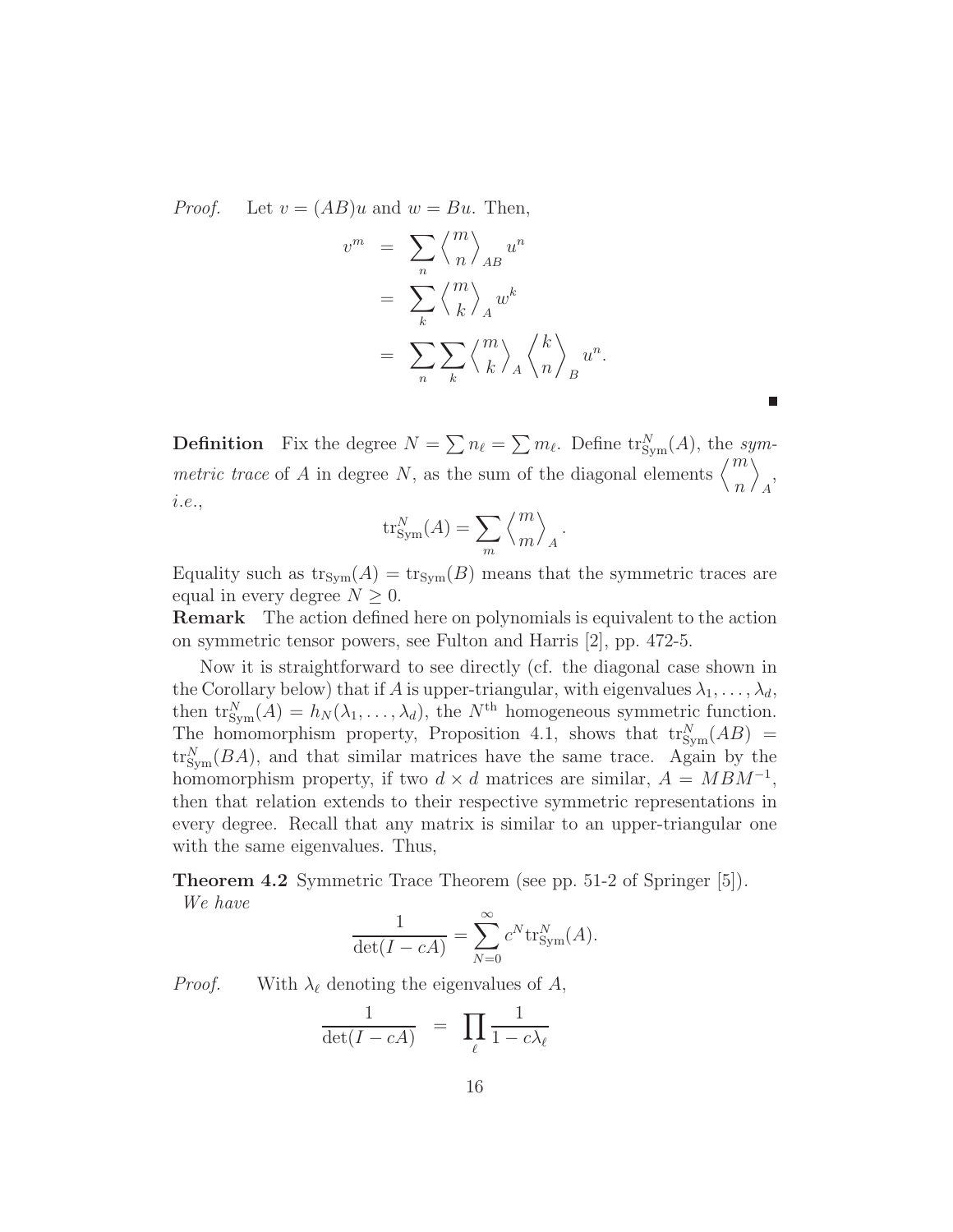$$
= \sum_{N=0}^{\infty} c^N h_N(\lambda_1, ..., \lambda_d)
$$

$$
= \sum_{N=0}^{\infty} c^N \text{tr}_{\text{Sym}}^N(A).
$$

 $\Box$ 

П

As a Corollary we have MacMahon's Master Theorem, which we express in the above terminology.

### **Corollary 4.3** MacMahon's Master Theorem.

*The diagonal matrix element*  $\binom{m}{2}$ *m*  $\tilde{\setminus}$ *A is the coefficient of*  $u^m = u_1^{m_1} \cdots u_d^{m_d}$  *in the expansion of*  $det(I - UA)^{-1}$  *where*  $U = diag(u_1, \ldots, u_d)$  *is the diagonal matrix with entries u*1*,...,u<sup>d</sup> on the diagonal.*

*Proof.* From Theorem 4.2, with  $c = 1$ , we want to calculate the symmetric trace of *UA*. By the homomorphism property,

$$
\mathrm{tr}_{\mathrm{Sym}}^N(UA) = \sum_m \left\langle \frac{m}{m} \right\rangle_{UA}
$$
  
= 
$$
\sum_m \sum_k \left\langle \frac{m}{k} \right\rangle_U \left\langle \frac{k}{m} \right\rangle_A.
$$

Now, with  $v = Uw$  and  $v_{\ell} = u_{\ell}w_{\ell}$ , then

$$
v^{m} = (u_1w_1)^{m_1} \cdots (u_dw_d)^{m_d} = u^{m}w^{m} = \sum_{k} \left\langle {m \atop k} \right\rangle_{U} w^{k},
$$

*i.e.*,  $/m$ 

$$
\left\langle \frac{m}{k} \right\rangle_U = u_1^{m_1} \cdots u_d^{m_d} \delta_{k_1 m_1} \cdots \delta_{k_d m_d}
$$

so that

$$
\operatorname{tr}^N_{\operatorname{Sym}}(UA) = \sum_m \left\langle \frac{m}{m} \right\rangle_A u^m.
$$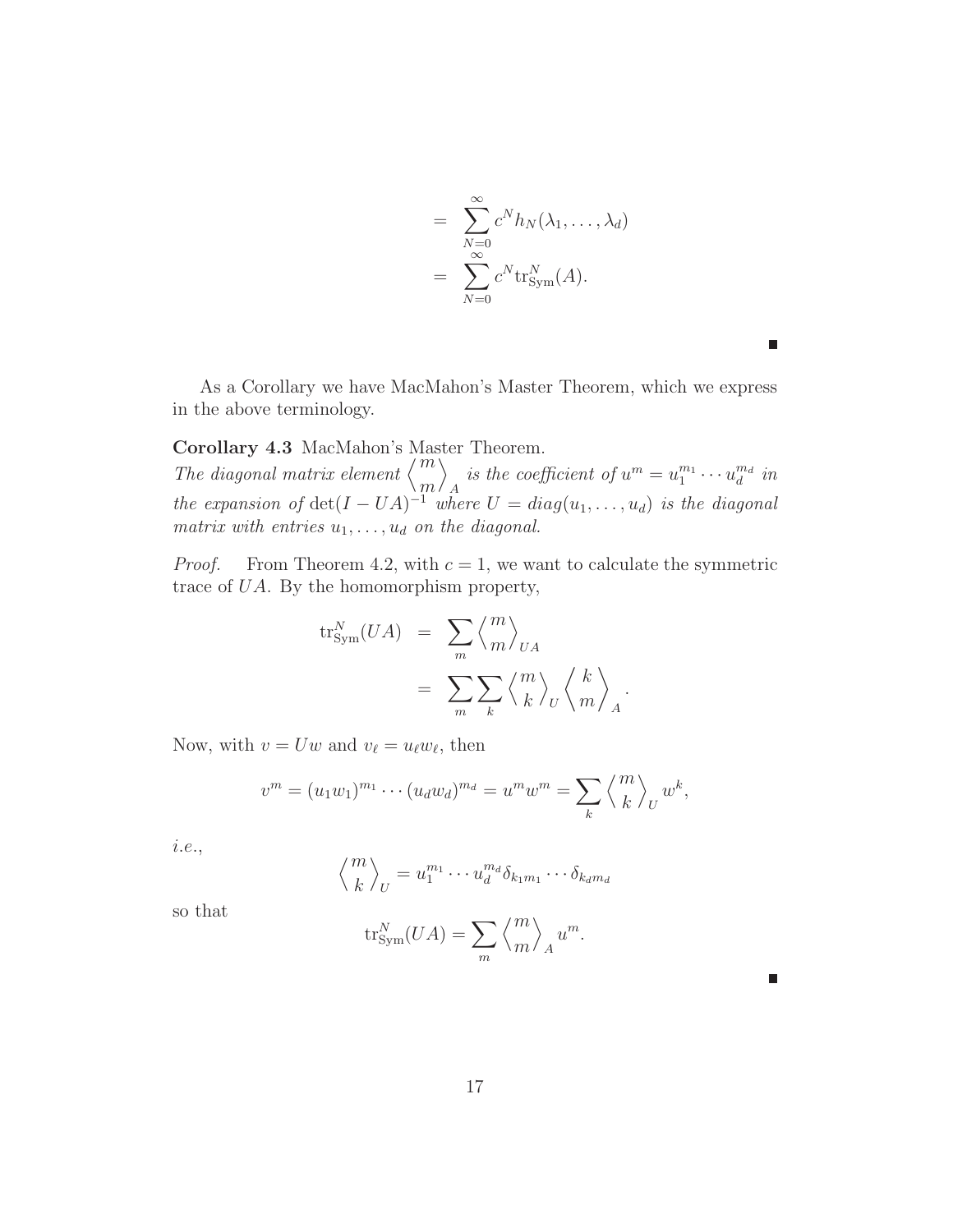Now we restrict ourselves to  $d = 2$ , and return to the  $(\tau, \Delta)$ -recurrence. Recall, from (18), the  $2 \times 2$  matrix

$$
X = \begin{pmatrix} 0 & 1 \\ x_t & 1 \end{pmatrix} \begin{pmatrix} 0 & 1 \\ x_{t-1} & 1 \end{pmatrix} \cdots \begin{pmatrix} 0 & 1 \\ x_1 & 1 \end{pmatrix}
$$
  
=  $\xi_t \xi_{t-1} \cdots \xi_1$ ,

where  $\xi_s =$  $(0 1$ *x<sup>s</sup>* 1  $\sqrt{2}$ for  $1 \leq s \leq t$ . Let us modify  $\xi_s$  slightly by defining  $\alpha_s = \begin{pmatrix} 0 & 1 \\ x & 2 \end{pmatrix}$ *x<sup>s</sup> a<sup>s</sup>* Ź. for  $1 \leq s \leq t$ , and calling  $\overline{X} = \begin{pmatrix} 0 & 1 \\ 0 & 1 \end{pmatrix}$  $x_t$  *a*<sub>*t*</sub>  $\bigwedge$   $\bigwedge$  0 1 *xt*−<sup>1</sup> *at*−<sup>1</sup>  $\bigg) \dots \bigg( \begin{matrix} 0 & 1 \end{matrix}$ *x*<sup>1</sup> *a*<sup>1</sup>  $\sqrt{2}$  $= \alpha_t \alpha_{t-1} \cdots \alpha_1.$ 

Let

$$
\operatorname{tr}(\overline{X}) = \overline{\tau} \quad \text{and} \quad \det(\overline{X}) = \overline{\Delta},
$$

and let  $\overline{G}_N$  be the first fundamental solution to the  $(\overline{\tau}, \overline{\Delta})$ -recurrence:

$$
\Theta_N = \overline{\tau} \,\Theta_{N-1} - \overline{\Delta} \,\Theta_{N-2}.\tag{22}
$$

*.*

Then

$$
\sum_{N=0}^{\infty} c^N \overline{G}_N = \frac{1}{1 - \overline{\tau}c + \overline{\Delta}c^2}
$$
  
= 
$$
\frac{1}{\det(I - c\overline{X})}
$$
  
= 
$$
\sum_{N=0}^{\infty} c^N \text{tr}_{\text{Sym}}^N(\overline{X}).
$$

So

$$
\overline{G}_N = \text{tr}_{\text{Sym}}^N(\overline{X}) = \sum_m \left\langle \frac{m}{m} \right\rangle_{\overline{X}} = \sum_m \left\langle \frac{m}{m} \right\rangle_{\alpha_t \alpha_{t-1} \cdots \alpha_1}
$$

We need to calculate the symmetric trace of  $\overline{X}$  and so identify  $\overline{G}_N$ . By the homomorphism property, we need only find the matrix elements for each matrix  $\alpha_s$ , multiply together and take the trace.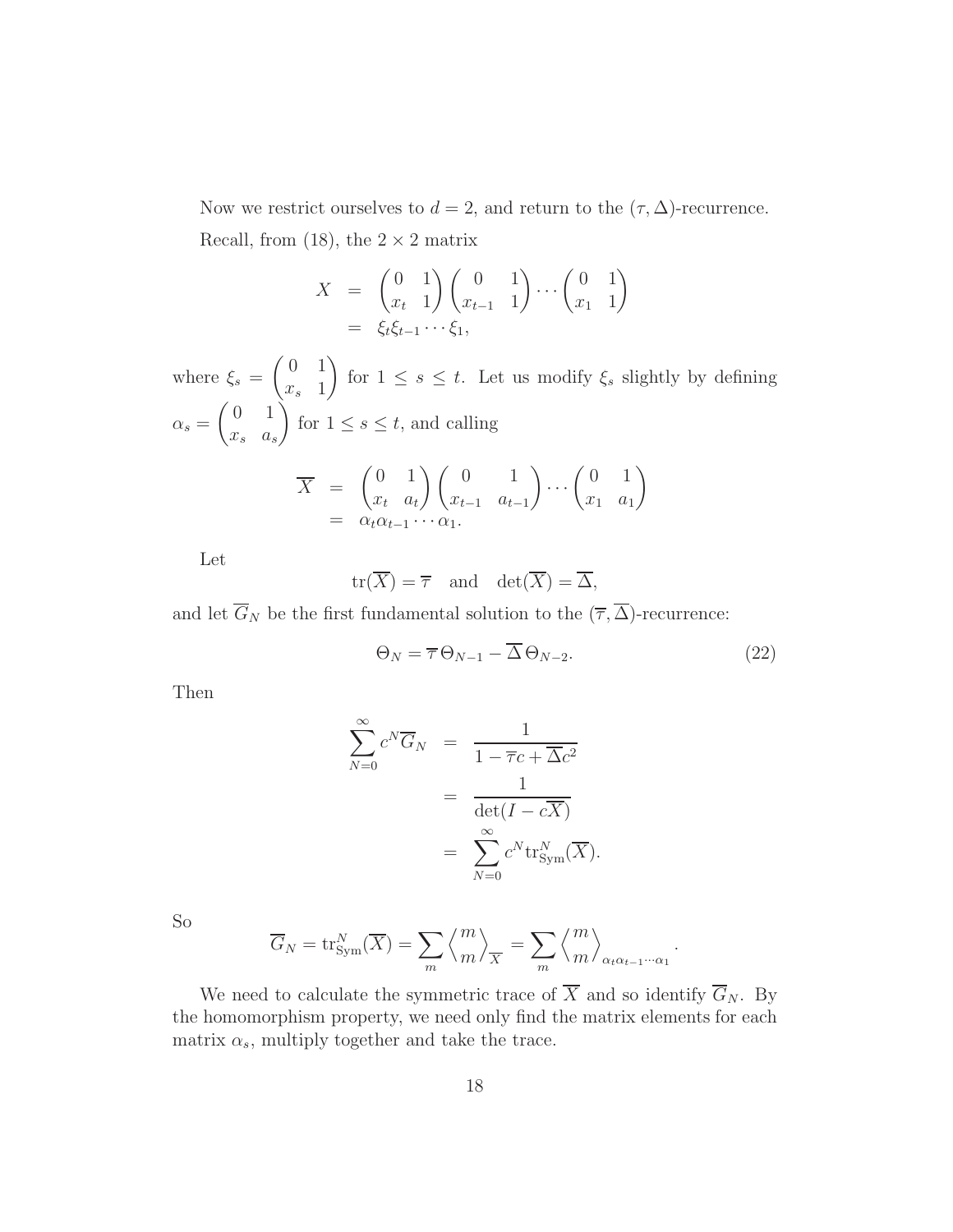For  $\alpha_s =$  $(0 1)$ *x<sup>s</sup> a<sup>s</sup>*  $\overline{ }$ the mapping induced on polynomials is  $v_1 = u_2, \quad v_2 = x_s u_1 + a_s u_2.$  (23)

For any integer 
$$
N \ge 0
$$
, the expansion of  $v_1^m v_2^{N-m}$  in powers of  $u_1$  and  $u_2$  is

$$
v_1^m v_2^{N-m} = \sum_n \left\langle {m \atop n} \right\rangle_{\alpha_s} u_1^n u_2^{N-n},\tag{24}
$$

with the notation for the matrix elements abbreviated accordingly. From (23) and (24), the binomial theorem yields

$$
\left\langle \frac{m}{n} \right\rangle_{\alpha_s} = \left( \frac{N-m}{n} \right) x_s^n a_s^{N-m-n}.
$$

For example, when  $t = 3$ , the product  $\overline{X} = \alpha_3 \alpha_2 \alpha_1$  gives the matrix elements, for homogeneity of degree *N*,

$$
\begin{split}\n\left\langle \frac{m}{n} \right\rangle_{\overline{X}} &= \sum_{(k_2,k_3)} \left\langle \frac{m}{k_3} \right\rangle_{\alpha_3} \left\langle \frac{k_3}{k_2} \right\rangle_{\alpha_2} \left\langle \frac{k_2}{n} \right\rangle_{\alpha_1} \\
&= \sum_{(k_2,k_3)} \binom{N-m}{k_3} \binom{N-k_3}{k_2} \binom{N-k_2}{n} x_1^{n} x_2^{k_2} x_3^{k_3} a_1^{N-k_2-n} a_2^{N-k_3-k_2} a_3^{N-k_3-m}.\n\end{split}
$$

Thus, the symmetric trace  $tr_{Sym}^N(\overline{X}) = \sum$ *m*  $\mu$ *m*  $\overline{ }$  $\frac{1}{X}$  is

$$
\sum_{(k_1,k_2,k_3)} \binom{N-k_2}{k_1} \binom{N-k_3}{k_2} \binom{N-k_1}{k_3} x_1^{k_1} x_2^{k_2} x_3^{k_3} a_1^{N-k_1-k_2} a_2^{N-k_2-k_3} a_3^{N-k_3-k_1},
$$

a *cyclic binomial*. In general, for a product of arbitrary length, the symmetric trace is given by the corresponding cyclic binomial.

Recall the recurrence

of the form

$$
S_N(x) = 2x S_{N-1}(x) - S_{N-2}(x),
$$
\n(25)

for  $N \geq 1$ . The Chebyshev polynomials of the first kind,  $T_N = T_N(x)$ , are solutions of this recurrence with initial conditions  $T_{-1} = x$  and  $T_0 = 1$ , and the Chebyshev polynomials of the second kind,  $U_N = U_N(x)$ , are solutions with  $U_{-1} = 0$  and  $U_0 = 1$ .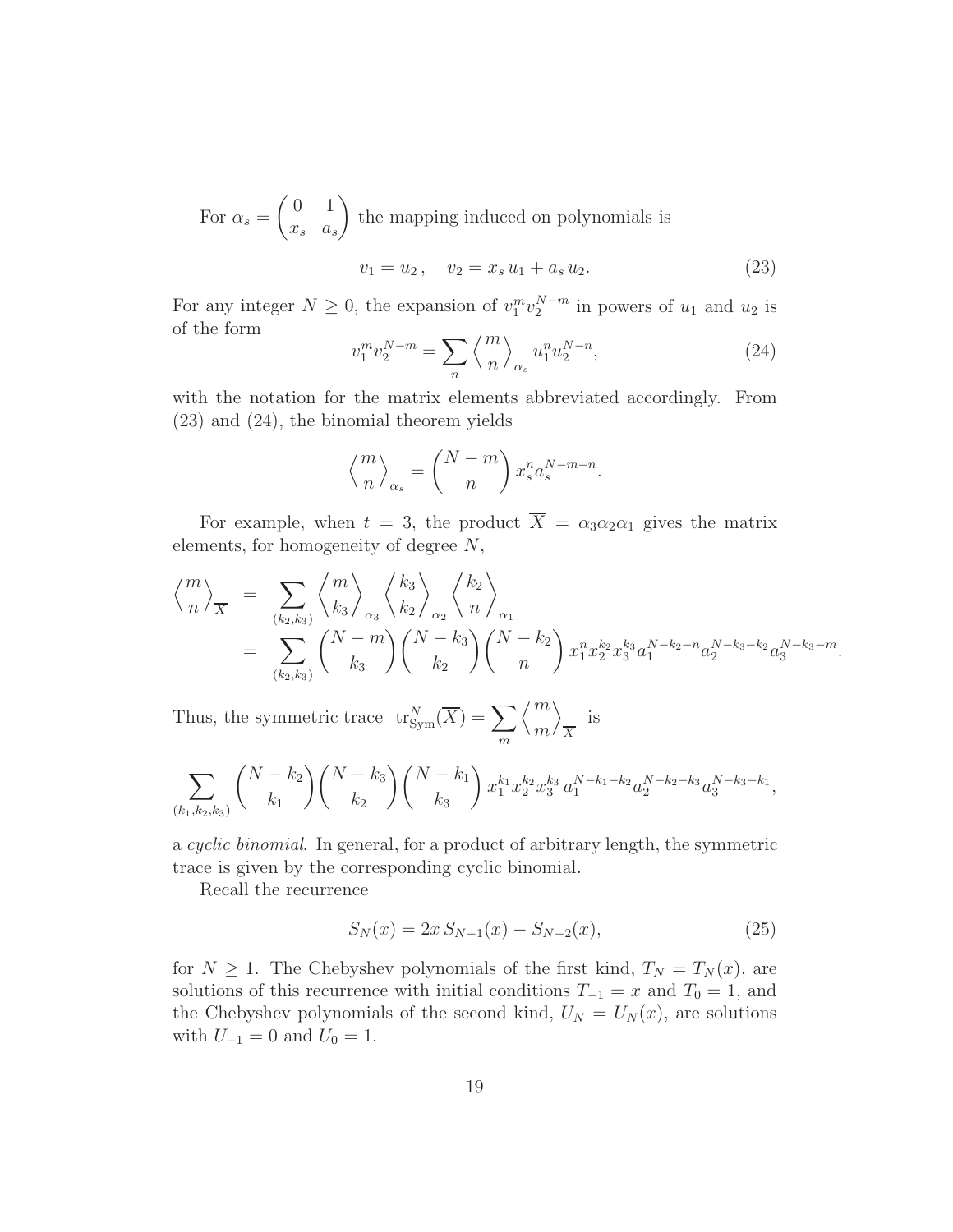Combining these observations yields the main identities:

**Theorem 4.4**  $Let \overline{X} = \alpha_t \alpha_{t-1} \cdots \alpha_1$ , with  $\alpha_s =$  $\overline{1}$  $\begin{pmatrix} 0 & 1 \end{pmatrix}$ *x<sup>s</sup> a<sup>s</sup>*  $\sqrt{2}$ *for*  $1 \leq s \leq t$ *, and let*  $\overline{\tau}$  = tr( $\overline{X}$ ) *and*  $\overline{\Delta}$  = det( $\overline{X}$ )*. Let*  $\overline{G}_N$  *denote the first fundamental solution to the*  $(\overline{\tau}, \overline{\Delta})$ *-recurrence* (22).

*Then we have the* **cyclic binomial identity**

$$
\overline{G}_{N} = \sum_{\substack{(k_{1},...,k_{t}) \ (k_{1},...,k_{t})}} {N-k_{2} \choose k_{1}} {N-k_{3} \choose k_{2}} \cdots {N-k_{1} \choose k_{t}} x_{1}^{k_{1}} x_{2}^{k_{2}} \cdots x_{t}^{k_{t}} a_{1}^{N-k_{1}-k_{2}} a_{2}^{N-k_{2}-k_{3}} \cdots a_{t}^{N-k_{t}-k_{1}}
$$
\n
$$
= \overline{\Delta}^{N/2} U_{N} \left( \frac{\overline{\tau}}{2\sqrt{\overline{\Delta}}} \right)
$$
\n
$$
= \sum_{k=0}^{\lfloor N/2 \rfloor} {N-k \choose k} \overline{\tau}^{N-2k} (-\overline{\Delta})^{k},
$$

*where*  $U_N$  *denotes the Chebyshev polynomial of the second kind.* 

*Proof.* The first equality follows by computing the symmetric trace for arbitrary *t* as indicated above. The second follows by induction on *N* using initial conditions  $\overline{G}_{-1} = 0$  and  $\overline{G}_0 = 1$ , the  $(\overline{\tau}, \overline{\Delta})$ -recurrence (22) and the Chebyshev recurrence (25). The third follows from the second by the Symmetric Trace Theorem applied to  $\overline{X} = \begin{pmatrix} 0 & 1 \\ \frac{\lambda}{\lambda} & \frac{\lambda}{\lambda} \end{pmatrix}$  $\overline{ }$ , the shift matrix for the −∆ *τ*  $(\overline{\tau}, \overline{\Delta})$ -recurrence.  $\Box$ 

Note that  $G_{-1} = 0$  and  $G_0 = 1$ , so  $G_1 = \tau$  using the  $(\tau, \Delta)$ -recurrence. This also follows directly from the condition  $k_{s-1} + k_s \leq 1$  for non-zero terms in the cyclic binomial summation above. Note also that setting all  $a_s = 1$ above gives explicit expressions for *G<sup>N</sup>* .

**Example 5** Here  $N = 2$  and  $t = 3$ . Let  $A^{Sym(N)}$  denote the symmetric representation in degree *N* of the matrix *A*. From the above we have

$$
G_2 = \sum_{(k_1,k_2,k_3)} \binom{2-k_2}{k_1} \binom{2-k_3}{k_2} \binom{2-k_1}{k_3} x_1^{k_1} x_2^{k_2} x_3^{k_3}
$$
  
= 1 + 2x<sub>1</sub> + 2x<sub>2</sub> + 2x<sub>3</sub> + x<sub>1</sub><sup>2</sup> + 2x<sub>1</sub>x<sub>2</sub> + 2x<sub>1</sub>x<sub>3</sub> + x<sub>2</sub><sup>2</sup> + 2x<sub>2</sub>x<sub>3</sub> + x<sub>3</sub><sup>2</sup> + x<sub>1</sub>x<sub>2</sub>x<sub>3</sub>.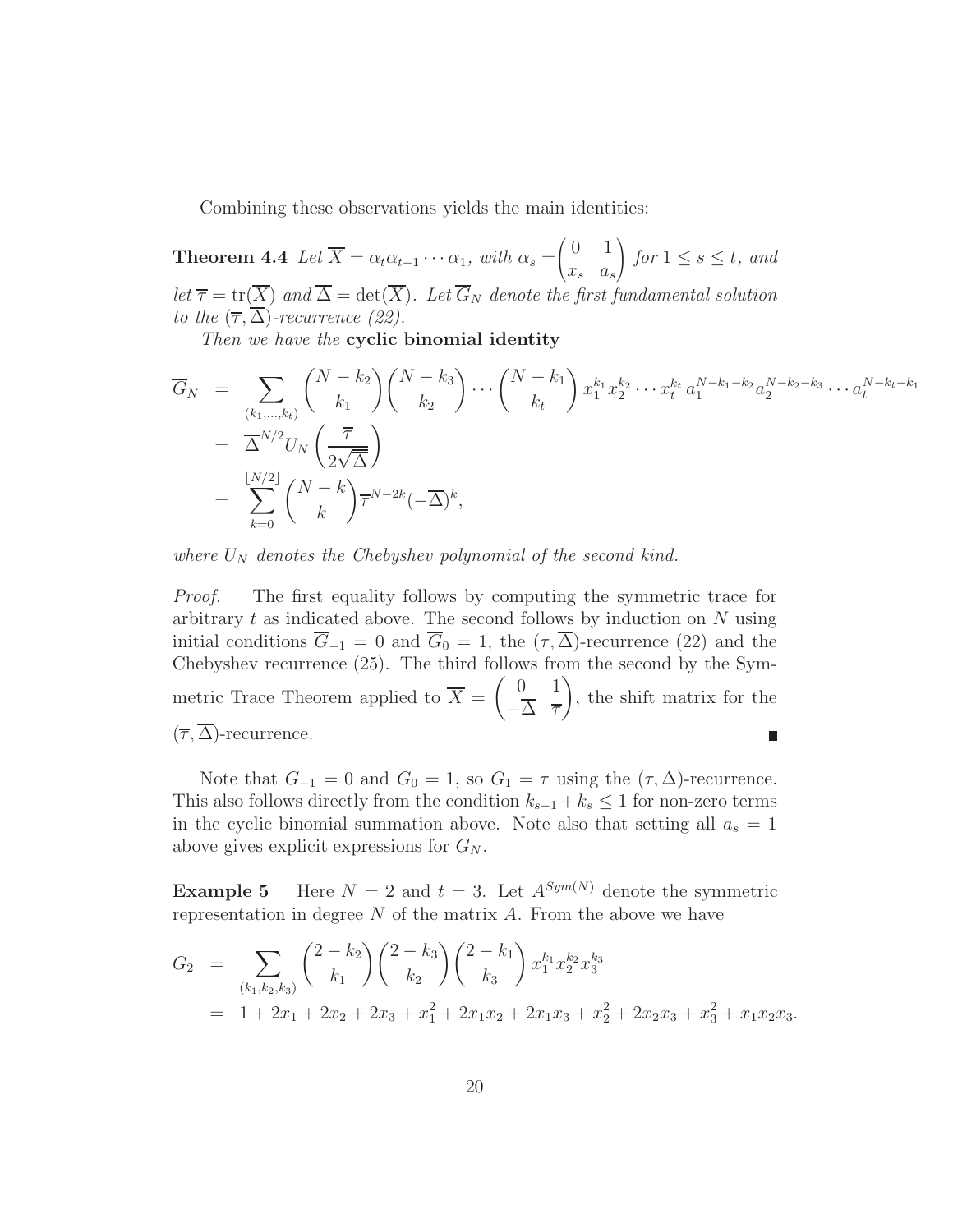Also 
$$
d = 2
$$
, so  $\binom{N+d-1}{N} = 3$ , and  $\xi_s = \begin{pmatrix} 0 & 1 \ x_s & 1 \end{pmatrix}$  for  $1 \le i \le 3$ , thus  
\n
$$
X = \xi_3 \xi_2 \xi_1 = \begin{pmatrix} x_1 & x_2 + 1 \ x_1x_3 + x_1 & x_2 + x_3 + 1 \end{pmatrix}.
$$
\nNow  $\xi_s$ <sup>*Sym*(2)</sup> =  $\begin{pmatrix} 0 & 0 & 1 \ 0 & x_s & 1 \ x_s^2 & 2x_s & 1 \end{pmatrix}$  for  $1 \le s \le 3$ , and so  
\n
$$
X^{Sym(2)} = \xi_3 \begin{pmatrix} \xi_2 \xi_3 \sin(2) & \xi_1 \xi_3 \sin(2) \\ x_1^2 & 2x_1x_2 + 2x_1 & x_2^2 + 2x_2 + 1 \\ x_1^2x_3 + x_1^2 & 2x_1x_2x_3 + 2x_1x_2 & x_2^2 + x_2x_3 + 2x_2 \\ + 2x_1x_3 + 2x_1 & + x_3 + 1 \\ x_1^2x_3^2 + 2x_1^2x_3 + x_1^2 & 2x_1x_2x_3 + 2x_1x_3^2 + 2x_1x_2 & x_3^2 + 2x_2x_3 + x_2^2 \\ + 4x_1x_3 + 2x_1 & + 2x_2 + 2x_3 + 1 \end{pmatrix}.
$$

We check that  $G_2 = \text{tr}(X^{\text{Sym}(2)})$ , as indicated above.

We now give an expression for  $G_N$  as a quotient of two matching polynomials; this requires (29) from the next section.

**Theorem 4.5** *For*  $N \geq 0$  *we have* 

$$
G_N = \frac{\Phi_{1,Nt-2}}{\phi_{t-2}}.
$$

*Proof.* Equation (29) is

$$
\Phi_{i,Nt+j} = \Phi_{i,j} \, G_N - \Delta \, \phi_{i,j} \, G_{N-1}, \tag{26}
$$

and from Example 2 we have  $\phi_{i,i-3} = 0$ . So (26) with  $j = i - 3$  gives

$$
G_N = \frac{\Phi_{i,Nt+i-3}}{\Phi_{i,i-3}} = \frac{\Phi_{1,Nt-2}}{\phi_{t-2}},\tag{27}
$$

the second equality comes from putting  $i = 1$  in the first and then using  $(9)$ in the denominator.  $\blacksquare$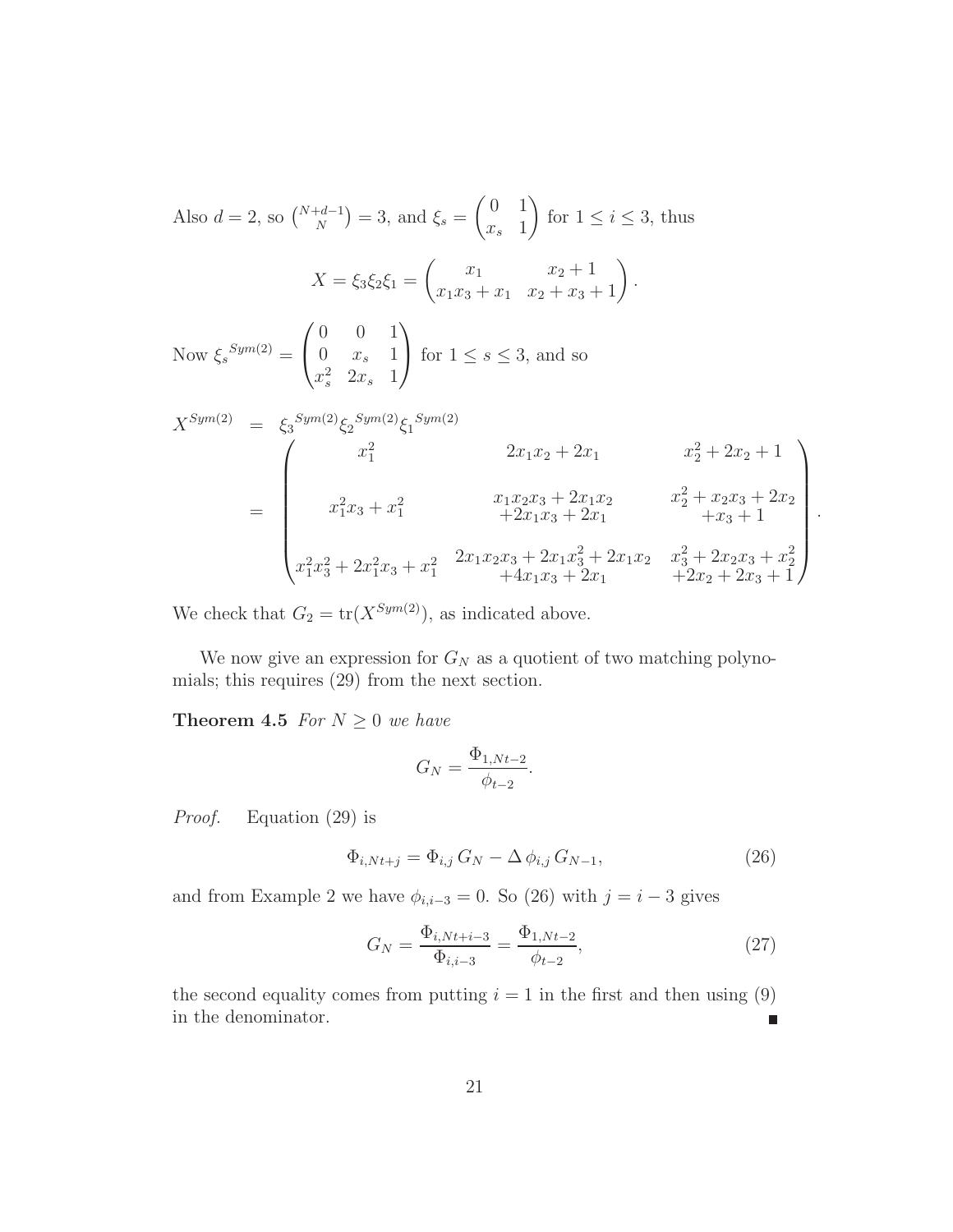Finally, consider the Fibonacci sequence  ${F_m \mid m \ge 1} = {1, 1, 2, 3, 5, 8, 13, 21, \ldots}$ . It is straightforward to show that the number of matchings in the path *P<sup>m</sup>* with  $m-1$  edges is  $F_{m+1}$ . Now  $\Phi_{1,Nt-2}$  is the matching polynomial of the path  $P(1, Nt-2)$  which has  $(N+1)t-2$  edges and so has  $F_{(N+1)t}$  matchings. Similarly, the path whose matching polynomial is  $\phi_{t-2}$  has  $F_t$  matchings. Now, evaluating (27) above with  $N = N - 1$  and  $x_s = 1$  for all  $1 \leq s \leq t$ , gives  $F_t|F_{Nt}$ , a well-known result on Fibonacci numbers, see pp. 148-9, Hardy and Wright [4]. Furthermore, we have

$$
\frac{F_{(N+1)t}}{F_t} = \sum_{(k_1,\dots,k_t)} \binom{N-k_2}{k_1} \binom{N-k_3}{k_2} \cdots \binom{N-k_1}{k_t}.
$$

### **5 Examples: Paths, Cycles, Trees**

In this Section we express the matching polynomial of some well-known graphs in terms of the fundamental solutions to the  $(\tau, \Delta)$ -recurrence (12).

 $G_N$  is the first fundamental solution to the  $(\tau, \Delta)$ -recurrence, so the initial values for *G<sup>N</sup>* are

$$
G_{-2} = \frac{-1}{\Delta}, \quad G_{-1} = 0, \quad G_0 = 1, \quad \text{(and} \quad G_1 = \tau). \tag{28}
$$

The second fundamental solution is  $-\Delta G_{N-1}$ .

### **5.1 Paths**

 $\Phi_{i,Nt+j}$  satisfies the  $(\tau, \Delta)$ -recurrence whose fundamental solutions are  $G_N$ and  $-\Delta G_{N-1}$ , thus  $\Phi_{i,Nt+j} = a G_N + b(-\Delta G_{N-1})$  for some *a* and *b*. The initial conditions for  $\Phi_{i,Nt+j}$  from (9) and for  $G_N$  from (28) give  $a = \Phi_{i,j}$  and  $b = \Phi_{i,-t+j} = \phi_{i,j}$ . Hence for  $N \geq -1$ ,

$$
\Phi_{i,Nt+j} = \Phi_{i,j} G_N - \Delta \phi_{i,j} G_{N-1}.
$$
\n(29)

**Example 6** Here  $i = 2$  and  $t = 3$ ,  $N = -1$   $\phi_{2,2} = 1 + x_2$  $N = 0$   $\phi_{2,3} = 1 + x_2 + x_3$  $N = 0$   $\Phi_{2,1} = 1 + x_1 + x_2 + x_3 + x_1x_2$  $N = 0$   $\Phi_{2,2} = 1 + x_1 + 2x_2 + x_3 + x_1x_2 + x_2^2 + x_2x_3$  $N = 1$   $\Phi_{2,3} = 1 + x_1 + 2x_2 + 2x_3 + x_1x_2 + x_1x_3 + x_2^2 + 2x_2x_3 + x_3^2 + x_1x_2x_3.$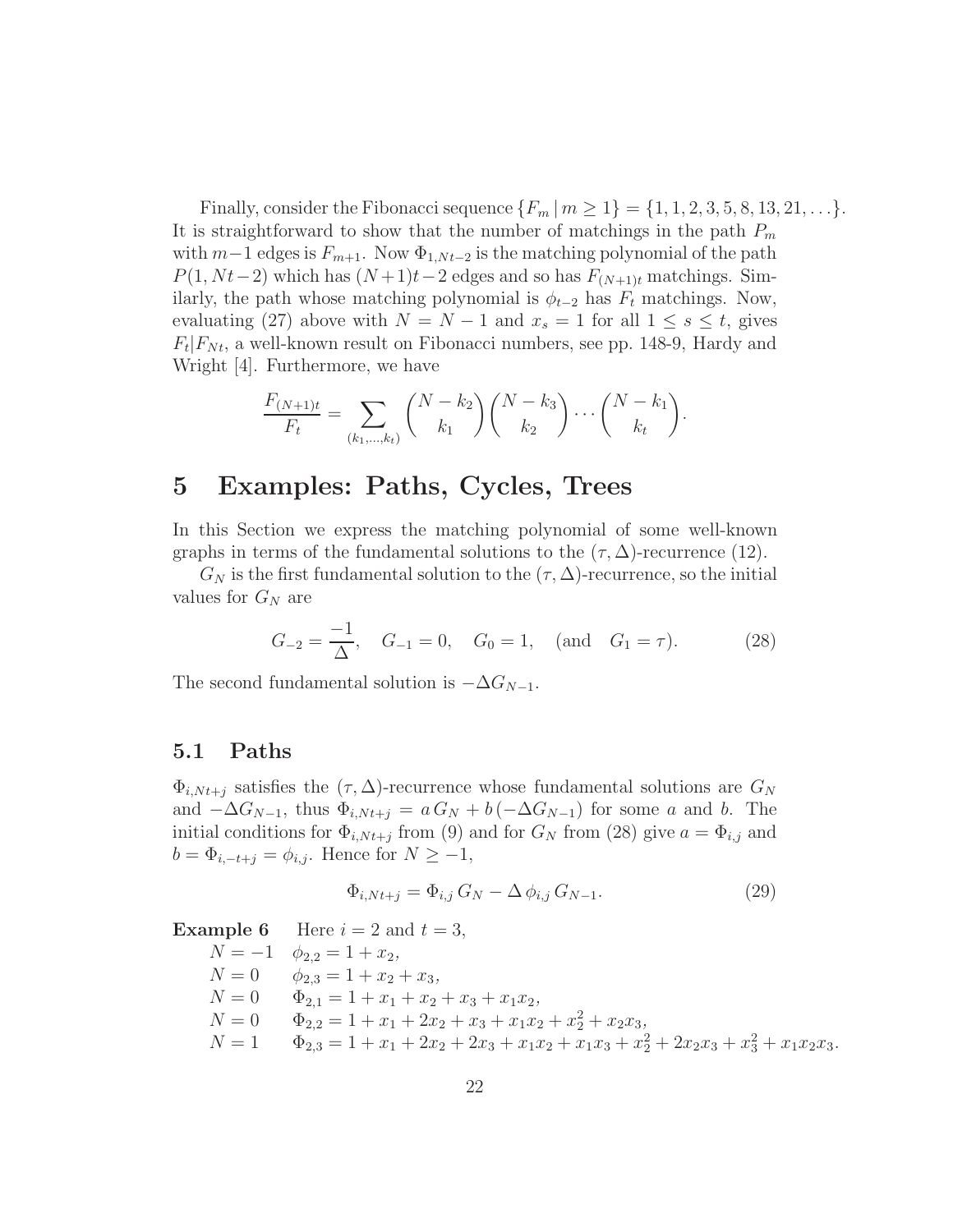For  $N \ge 1$  let  $P_{N t + j + 1} = P(1, (N - 1)t + j)$  be the path with  $N t + j + 1$ vertices and  $Nt + j$  edges, cyclically labelled starting with label  $x_1$ . Let  $\mathcal{P}_{N t+j+1}(\mathbf{x}) = \mathcal{P}_{N t+j+1} = \Phi_{1,(N-1)t+j}$  be its matching polynomial. With this notation any subscript on a  $P$ ,  $P$ ,  $C$ , or  $C$  refers to the number of vertices in the appropriate graph.

**Theorem 5.1** *For any*  $N \geq 1$  *we have* 

(i) 
$$
\mathcal{P}_{Nt+j+1} = \Phi_{1,j} G_{N-1} - \Delta \phi_j G_{N-2},
$$
  
(ii)  $\mathcal{P}_{Nt+1} = G_N + (\phi - \tau) G_{N-1}.$ 

*Proof.* The proof of (i) is clear using (29) with  $i = 1$  and  $N = N - 1$ . So (i) with  $j = 0$  gives  $\mathcal{P}_{N_t+1} = \Phi_{1,0} G_{N-1} - \Delta \phi_0 G_{N-2}$ . But  $\Phi_{1,0} = \Phi_{1,-t+t}$  $\phi_{1,t} = \phi_t = \phi$  and  $\phi_0 = \phi_{1,0} = 1$ , and then using the  $(\tau, \Delta)$ -recurrence for  $G_N$ gives (ii).

**Example 7** Here  $t = 3$ ,

••••••  $x_1$   $x_2$   $x_3$   $x_1$   $x_2$ *P*1·3+2+1

 $\mathcal{P}_{1\cdot3+2+1} = 1 + 2x_1 + 2x_2 + x_3 + x_1^2 + 2x_1x_2 + x_1x_3 + x_2^2 + x_2x_3 + x_1x_2x_3.$ 

$$
P_{2\cdot 3+1} \qquad \bullet \qquad x_1 \qquad x_2 \qquad x_3 \qquad x_1 \qquad x_2 \qquad x_3 \qquad \bullet
$$

 $\mathcal{P}_{2\cdot3+1} = 1 + 2x_1 + 2x_2 + 2x_3 + x_1^2 + 2x_1x_2 + 3x_1x_3 + x_2^2 + 2x_2x_3 + x_3^2 + x_1^2x_3 +$  $2x_1x_2x_3 + x_1x_3^2$ .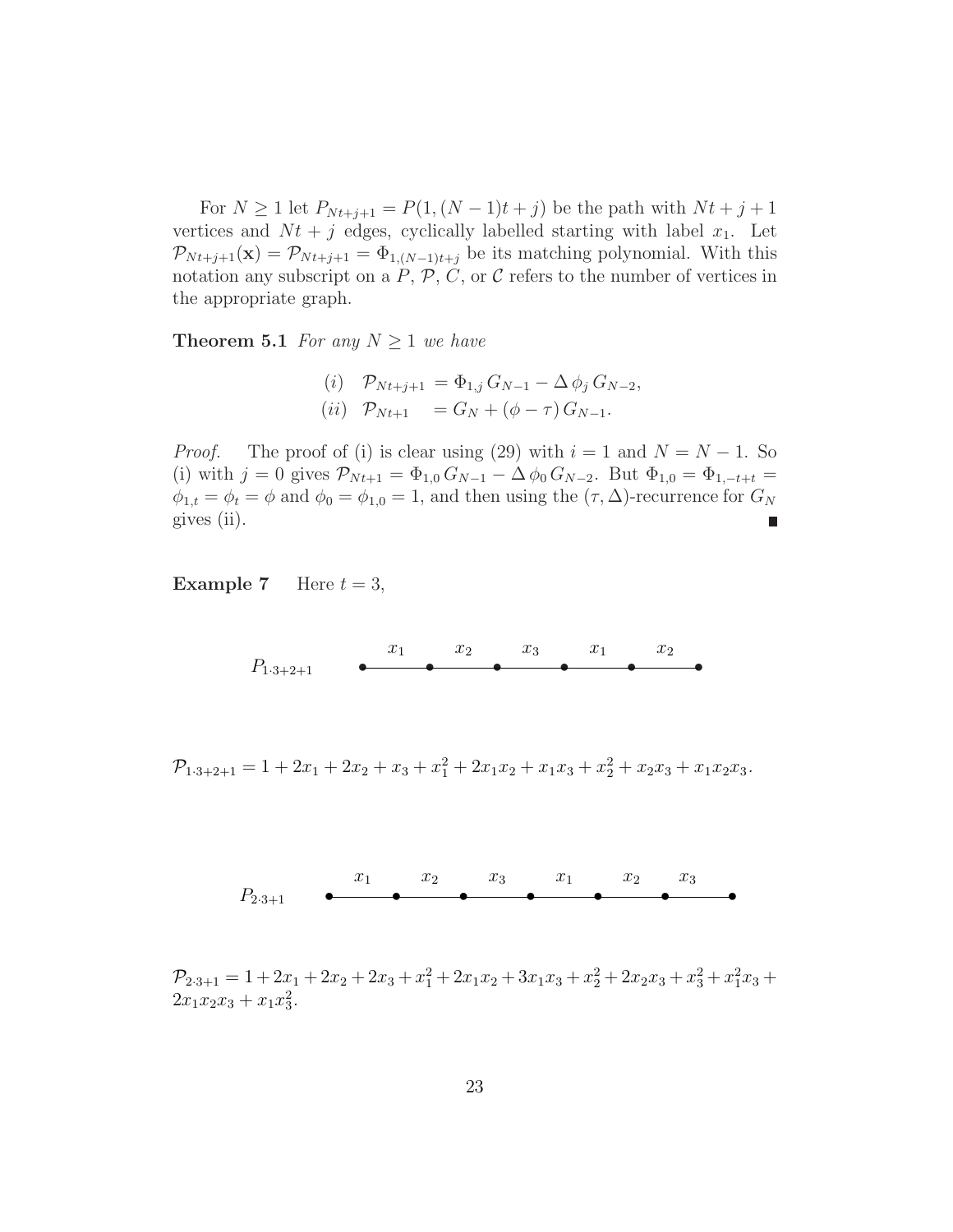### **5.2 Cycles**

Now we identify the first and the last vertices of the path  $P(i, Nt + j)$  to form the cyclically labelled cycle  $C(i, Nt + j)$  with matching polynomial  $\Gamma_{i,Nt+j}(\mathbf{x})=\Gamma_{i,Nt+j}$ .

By decomposing  $\Gamma_{i,Nt+j}$  at the 'first' edge labelled  $x_i$  we see that,  $cf.$  (29),

$$
\Gamma_{i,Nt+j} = \Phi_{i+1,Nt+j} + x_i \Phi_{i+2,Nt+j-1},
$$
\n
$$
= \Phi_{i+1,j} G_N - \Delta \phi_{i+1,j} G_{N-1} + x_i \{\Phi_{i+2,j-1} G_N - \Delta \phi_{i+2,j-1} G_{N-1}\},
$$
\n
$$
= \{\Phi_{i+1,j} + x_i \Phi_{i+2,j-1}\} G_N - \Delta \{\phi_{i+1,j} + x_i \phi_{i+2,j-1}\} G_{N-1},
$$
\n
$$
= \Gamma_{i,j} G_N - \Delta \tau_{i,j} G_{N-1},
$$
\n(30)

using (29) at the second line, and decomposing  $\Gamma_{i,j}$  and  $\tau_{i,j}$  at the first edge *x*<sup>*i*</sup> at the fourth line. Also, defining  $\Gamma_{i,-t+j} = \tau_{i,j}$  ensures that (30) is true for all  $N \geq -1$ .

**Example 8** Here  $i = 2$  and  $t = 3$  again,  $N = -1$   $\tau_{2,2} = 1$ ,  $N = 0$   $\tau_{2,3} = 1 + x_2 + x_3$  $N = 0$   $\Gamma_{2,1} = 1 + x_1 + x_2 + x_3$  $N = 0$   $\Gamma_{2,2} = 1 + x_1 + 2x_2 + x_3 + x_1x_2 + x_2x_3$  $N = 1$   $\Gamma_{2,3} = 1 + x_1 + 2x_2 + 2x_3 + x_1x_2 + x_1x_3 + x_2^2 + x_2x_3 + x_3^2.$ 

Let  $C_{Nt+j} = C(1, (N-1)t + j)$  be the cycle with  $Nt + j$  vertices and  $N t + j$  edges in which labelling has started with  $x_1$ , and let  $\mathcal{C}_{N t + j}(\mathbf{x}) =$  $\mathcal{C}_{N t+j} = \Gamma_{1,(N-1)t+j}$  be its matching polynomial. Compare with Theorem 5.1,

**Theorem 5.2** *For any*  $N \geq 1$  *we have* 

(i) 
$$
C_{Nt+j} = \Gamma_{1,j} G_{N-1} - \Delta \tau_j G_{N-2},
$$
  
(ii)  $C_{Nt} = G_N - \Delta G_{N-2}.$ 

*Proof.* The proof of (i) is clear from (30). Part (i) with  $j = 0$  gives (ii), using  $\Gamma_{1,0} = \tau$ , and  $\tau_0 = 2$  from (8). п

**Example 9** Here  $t = 3$  again, the cycle starts at the large vertex and proceeds clockwise,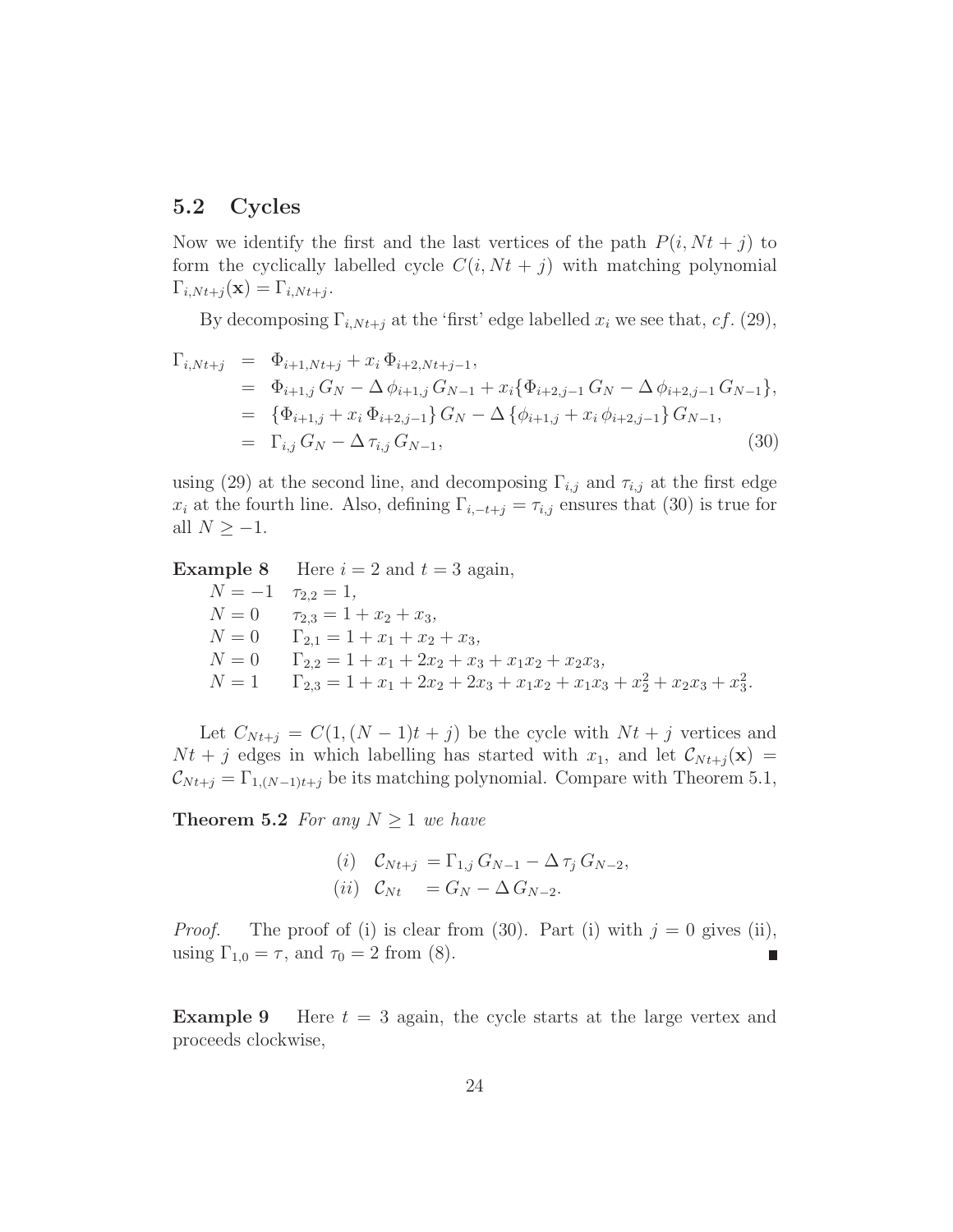

 $\mathcal{C}_{1\cdot3+2} = 1 + 2x_1 + 2x_2 + x_3 + x_1^2 + x_1x_2 + x_1x_3 + x_2^2 + x_2x_3$ 



 $\mathcal{C}_{2\cdot3} = 1 + 2x_1 + 2x_2 + 2x_3 + x_1^2 + 2x_1x_2 + 2x_1x_3 + x_2^2 + 2x_2x_3 + x_3^2 + 2x_1x_2x_3.$ 

For a fixed  $t \ge 1$  write  $\mathcal{P}_N = \mathcal{P}_{N_t+1}$  and  $\mathcal{C}_N = \mathcal{C}_{N_t}$ . We now express  $G_N$ ,  $\mathcal{P}_N$ , and  $\mathcal{C}_N$  in terms of Chebyshev polynomials.

It is well-known that, in one variable  $x$ , the matching polynomial of the path  $P_{2m}$  is related to  $U_{2m}$  as follows

$$
\mathcal{M}(P_{2m},x) = (-1)^m x^m U_{2m} \left(\frac{i}{2\sqrt{x}}\right),
$$

and, for  $P_{2m-1}$  we have

$$
\mathcal{M}(P_{2m-1},x) = (-1)^m x^m \left[ U_{2m} \left( \frac{i}{2\sqrt{x}} \right) + U_{2m-2} \left( \frac{i}{2\sqrt{x}} \right) \right],
$$

where  $i = \sqrt{-1}$ . Also, for the matching polynomials  $\mathcal{M}(C_{2m})$  and  $\mathcal{M}(C_{2m-1})$ of the cycles  $C_{2m}$  and  $C_{2m-1}$  there are similar formulas but with a factor of 2 on the right-hand side where *U* is replaced by *T*. See Theorem 3 of Godsil and Gutman [3], and Theorems 9 and 11 of Farrell [1].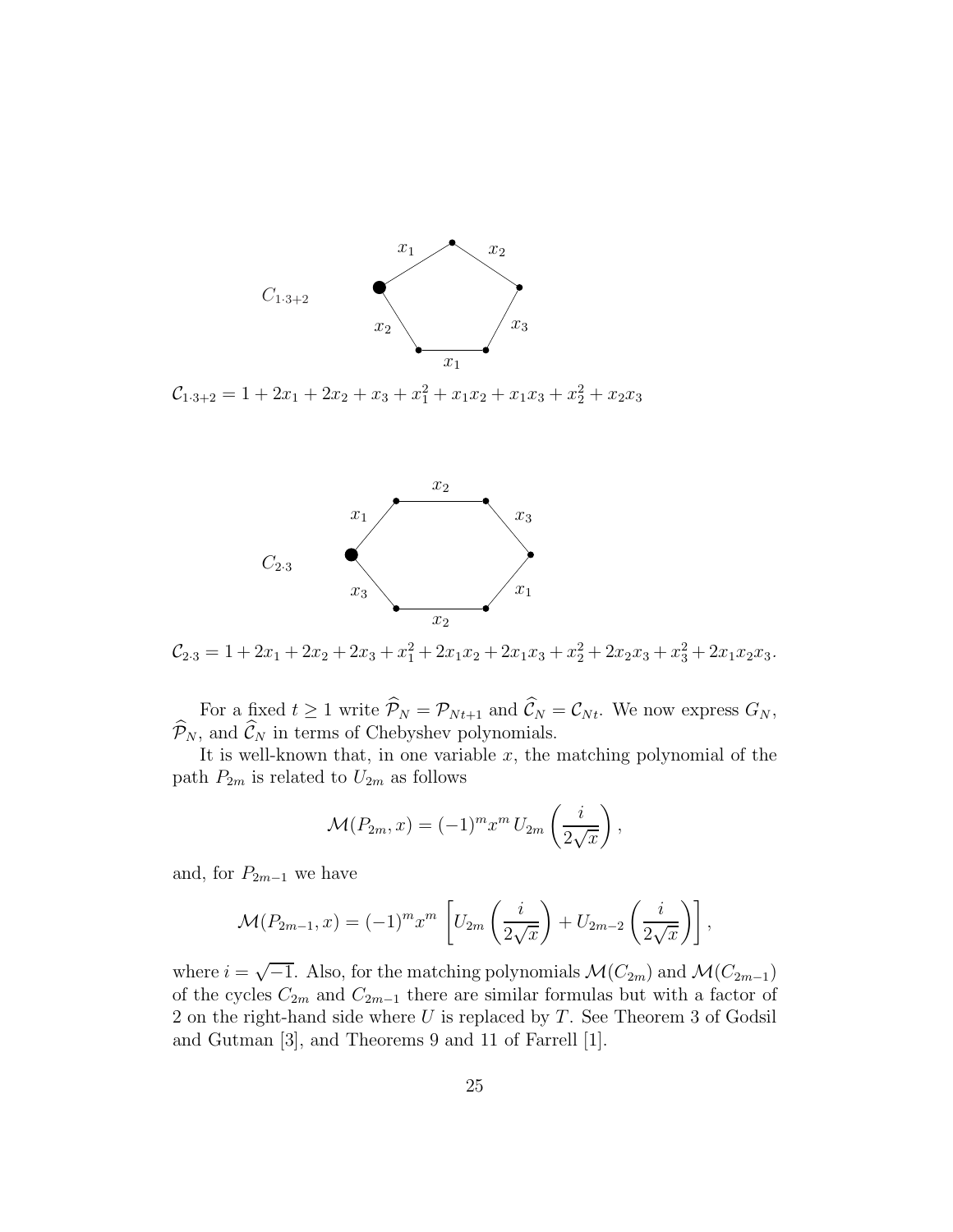Now Theorem 4.4 modified for *G<sup>N</sup>* gives

$$
G_N = \Delta^{N/2} U_N \left(\frac{\tau}{2\sqrt{\Delta}}\right). \tag{31}
$$

Formulas for  $\mathcal{P}_N$  and  $\mathcal{C}_N$  in terms of  $U_N$  and  $T_N$  are given below, where the variable *t* is suppressed.

**Theorem 5.3** *For any*  $N \geq 1$  *we have* 

(i) 
$$
\widehat{P}_N = \Delta^{N/2} \left\{ U_N \left( \frac{\tau}{2\sqrt{\Delta}} \right) + \left( \frac{\phi - \tau}{\sqrt{\Delta}} \right) U_{N-1} \left( \frac{\tau}{2\sqrt{\Delta}} \right) \right\},
$$
  
(ii)  $\widehat{C}_N = 2\Delta^{N/2} T_N \left( \frac{\tau}{2\sqrt{\Delta}} \right).$ 

*Proof.* (i) This follows from Theorem 5.1(ii) and (31).

(ii) From Theorem 5.2(ii) we have  $\hat{\mathcal{C}}_N = G_N - \Delta G_{N-2}$ , and now the wellknown relation  $2T_N = U_N - U_{N-2}$  between the two types of Chebyshev polynomials and (31) gives the result.

Expressions for  $G_N$ ,  $\mathcal{P}_N$ , and  $\mathcal{C}_N$  for  $N = 0, 1, 2, 3$ , and 4 are given below  $G_0 = 1$   $\overline{P}_0 = 1$   $\overline{C}_0 = 2$  $G_1 = \tau$   $\widetilde{P}_1 = \phi$   $\widetilde{C}_1 = \tau$  $G_2 = \tau^2 - \Delta$   $\widehat{P}_2 = \phi \tau - \Delta$   $\widehat{C}_2 = \tau^2 - 2\Delta$  $G_3 = \tau^3 - 2\tau\Delta$   $\widehat{P}_3 = \phi\tau^2 - \phi\Delta - \tau\Delta$   $\widehat{C}_3 = \tau^3 - 3\tau\Delta$  $G_4 = \tau^4 - 3\tau^2 \Delta + \Delta^2$   $\widehat{P}_4 = \phi \tau^3 - 2\phi \tau \Delta - \tau^2 \Delta + \Delta^2$   $\widehat{C}_4 = \tau^4 - 4\tau^2 \Delta + 2\Delta^2$ .

### **5.3 Trees**

Here we consider cyclically labelled trees.

First let us extend the definition of a cyclically labelled path to include the path of Fig. 1, and the graph  $P_1$  with one vertex and no edges.

A tree is a connected simple graph with no cycles, and a rooted tree is a tree in which some vertex of degree 1 has been specified to be the root, *r*. Given any rooted tree, let us label its edges by first labelling the edge incident to r with  $x_i$ . Then label all edges incident to this edge with  $x_{i+1}$ , then label all edges incident to these edges with  $x_{i+2}$ , and so on until label  $x_t$  has been used. Then label with the ordered set  $\{x_1, \ldots, x_t\}$  in a similar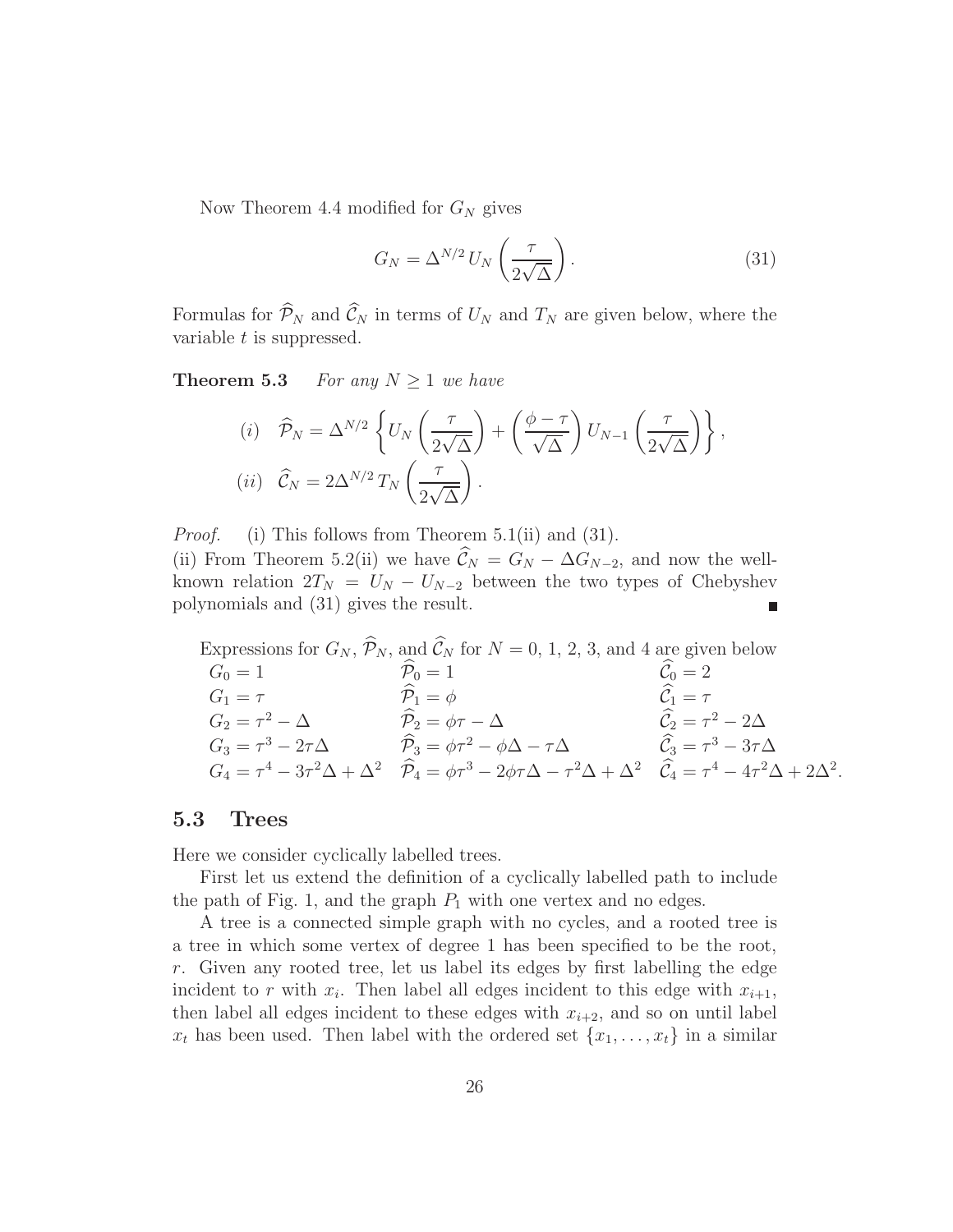manner to before, repeating cyclically until all edges have been labelled,..., and so on. Let *T* denote such a cyclically labelled tree, see Fig. 5 for an example with  $i = 2$  and  $t = 3$ .



Fig. 5: A cyclically labelled tree with  $i = 2$  and  $t = 3$ .

We may draw any such *T* with *r* as the leftmost vertex. Then we place the other vertices of *T* from 'left to right' according to their distance from *r*, *i.e.*, if a vertex  $v_1$  is at distance  $d_1$  from *r* and vertex  $v_2$  is at distance  $d_2$ from *r* where  $d_2 > d_1$ , then  $v_2$  is placed to the right of  $v_1$ .

Paths in *T* are of two types: (I) A path that always moves from left to right (a path that always moves from right to left can be thought of one that always moves from left to right): such a path is clearly cyclically labelled; or (II) a path that moves first from right to left and then from left to right; such a path must pass through at least one vertex of degree  $\geq 3$ , *i.e.*, a vertex where *T* 'branches'.

Let *V* denote the set of vertices of degree  $\geq 3$  in *T*, and let  $v \in V$  be arbitrary of degree deg(*v*). Vertex *v* has 1 edge to its left and deg(*v*)  $-1 \geq 2$ edges to its right. Let  $H_v$  be the subgraph of  $T$  that consists of the 'last'  $deg(v) - 2 \geq 1$  edges as we rotate clockwise around *v*. Thus  $H_v$  is the star *K*<sub>1</sub>,deg(*v*)−2 centered at *v*. Set  $H = \bigcup_{v \in V} H_v$ .

#### **Lemma 5.4** *The forest*  $T - H$  *is a union of cyclically labelled paths.*

*Proof.* We show that  $T - H$  does not contain a path of type (II). Suppose it does contain a path of type (II), then this path must pass through some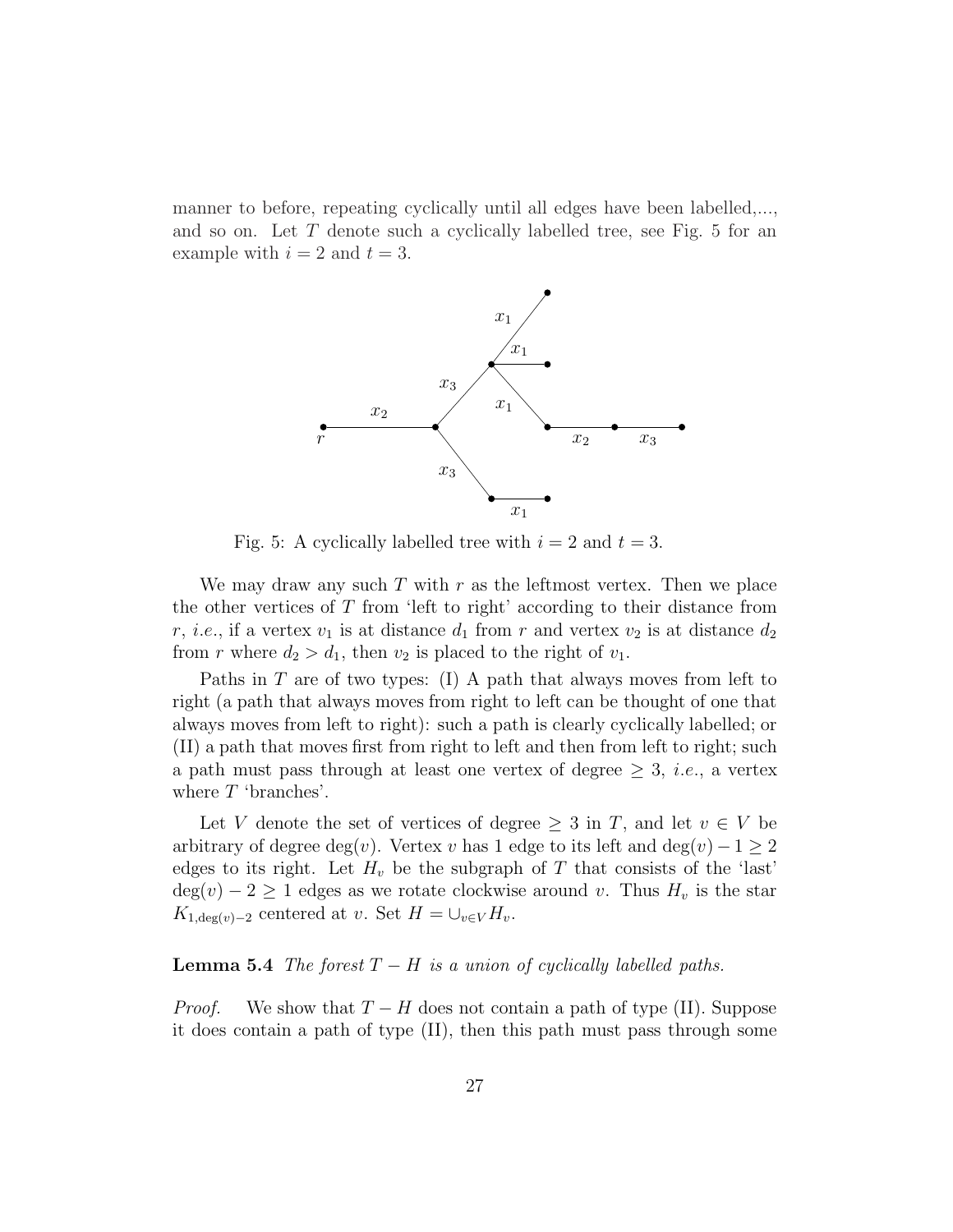vertex  $v \in V$ . So 2 edges incident to *v* and to the right of *v* lie in this path and so lie in  $T - H$ , a contradiction because  $T - H$  contains only 1 edge incident to *v* and to the right of *v*. Thus  $T - H$  is a union of paths of type (I), each of which is a cyclically labelled path.

Thus *T* − *H* is a union of cyclically labelled paths, and so  $T - H - \overline{M}_H$ is also, for every matching  $M_H$  of  $H$ . We know the matching polynomial of any cyclically labelled path, so we can decompose the matching polynomial of *T*,  $\mathcal{M}(T, \mathbf{x})$ , at *H*, according to Theorem 1.1,

$$
\mathcal{M}(T, \mathbf{x}) = \sum_{M_H} M_H(\mathbf{x}) \mathcal{M}(T - H - \overline{M}_H, \mathbf{x}),
$$

where the summation is over every matching  $M_H$  of  $H$ .

**Example 10** See Fig. 5.

 $\bullet$   $\bullet$   $\bullet$   $\bullet$   $\bullet$  $x_1$   $x_1$   $x_3$ Here  $H =$ 

*H* has 6 matchings with weights: 1,  $x_1$ ,  $x_1$ ,  $x_3$ ,  $x_1x_3$ , and  $x_1x_3$ . Thus there are 6 terms in the decomposition, and  $\mathcal{M}(T, \mathbf{x})$  is the sum of the following 6 terms:

$$
1.\phi_1\phi_{2,3}\Phi_{2,1}+x_1.\phi_1\phi_{2,2}\phi_{2,3}+x_1.\phi_1\phi_{2,2}\phi_{3,3}+x_3.\phi_1\phi_{2,3}+x_1x_3.\phi_{2,3}+x_1x_3.\phi_{3,3}
$$
  
= 1 + 4x<sub>1</sub> + 2x<sub>2</sub> + 3x<sub>3</sub> + 3x<sub>1</sub><sup>2</sup> + 7x<sub>1</sub>x<sub>2</sub> + 8x<sub>1</sub>x<sub>3</sub> + x<sub>2</sub><sup>2</sup> + 3x<sub>2</sub>x<sub>3</sub> + 2x<sub>3</sub><sup>2</sup>  
+5x<sub>1</sub><sup>2</sup>x<sub>2</sub> + 3x<sub>1</sub><sup>2</sup>x<sub>3</sub> + 3x<sub>1</sub>x<sub>2</sub><sup>2</sup> + 7x<sub>1</sub>x<sub>2</sub>x<sub>3</sub> + 4x<sub>1</sub>x<sub>3</sub><sup>2</sup> + 2x<sub>1</sub><sup>2</sup>x<sub>2</sub><sup>2</sup> + 3x<sub>1</sub><sup>2</sup>x<sub>2</sub>x<sub>3</sub>.

**Acknowledgement:** We thank the referees for some helpful comments.

### **References**

- [1] E.J. Farrell, *An Introduction to Matching Polynomials*, Jour. Comb. Theory, Series B, **27**, pp. 75–86, 1979.
- [2] W. Fulton, J. Harris, *Representation Theory, A First Course*, Graduate Texts in Mathematics, **129**, Springer-Verlag, 1991.